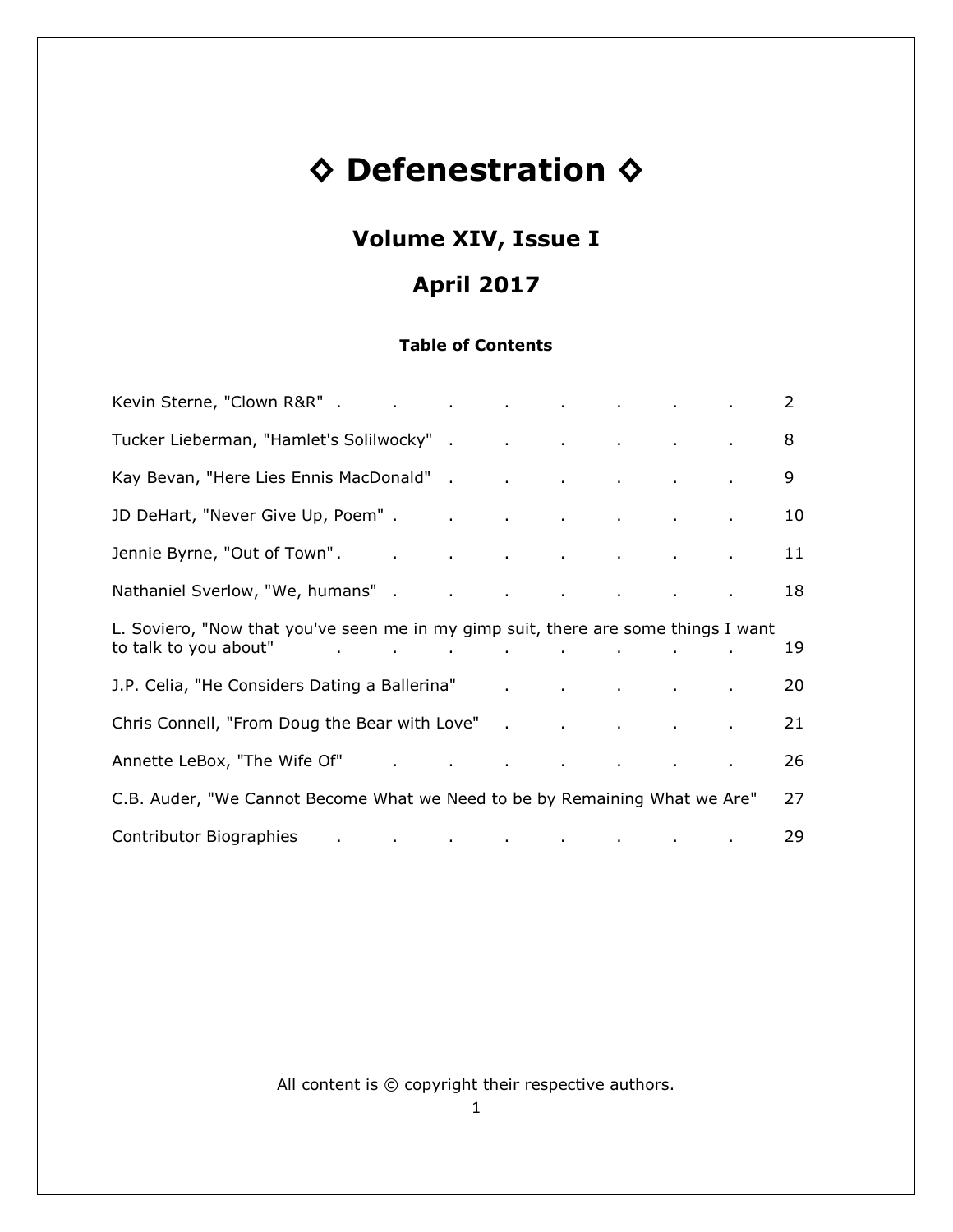# **Clown R&R by Kevin Sterne**

I'm in the middle of my tuna melt when Wendy tells me she's got a woman on the line with a clown stuck in her window well. Great.

"Can I call her after my break?" I say with a mouth full of moist tuna.

To which Wendy says, "I'm really sorry but she sounds like hysterics."

Wendy's big for her age, her age being about 55—or 20 years my senior—and big being residual body mass from her college rugby days.

I put the rest of my lunch in foil.

"You still have a little on your" Wendy says while rubbing at my chin with a Kleenex. Wendy's husband passed away suddenly last Christmas time, but she's abbreviated the five stages of grief, more or less.

"Thanks," I say with a feeling of loneliness.

We have a script we're supposed to follow here beginning with: "Thank you for calling Clown Removal and Rehabilitation, this is Dennis speaking."

The voice on the end says: "My head aches like heck, dear."

"I would be more than happy to assist you with this issue," I say while sticking to my prompt sheet.

This woman, Susan or Linda—it's been a while since the first call—claims the sound of my voice has intense therapeutic and relaxation benefits for her. She's been calling since the spring when Rob pulled a dead clown from one of those big glue traps—which, as is company policy, we do not endorse nor recommend.

This weekly exchange has become a cute little routine for us. Placating Susan/Linda also beats doing the Observational Data Reports or working on the email server—two things Mr. Larsen—director of operations for the southwest region—once said I have a high aptitude for.

"Can you read the FAQs again?" Susan/Linda says. These are her favorite.

"I'd be happy to."

I start somewhere in the middle: "The majority of clown bites result in minor swelling and redness around the bite area and typically subside within 48 hours."

"Perfect," she says, "don't stop." So I read to her for the next approx. 30 minutes and she listens, silently but for a few moans and sighs and unintelligible rustles. Midway through the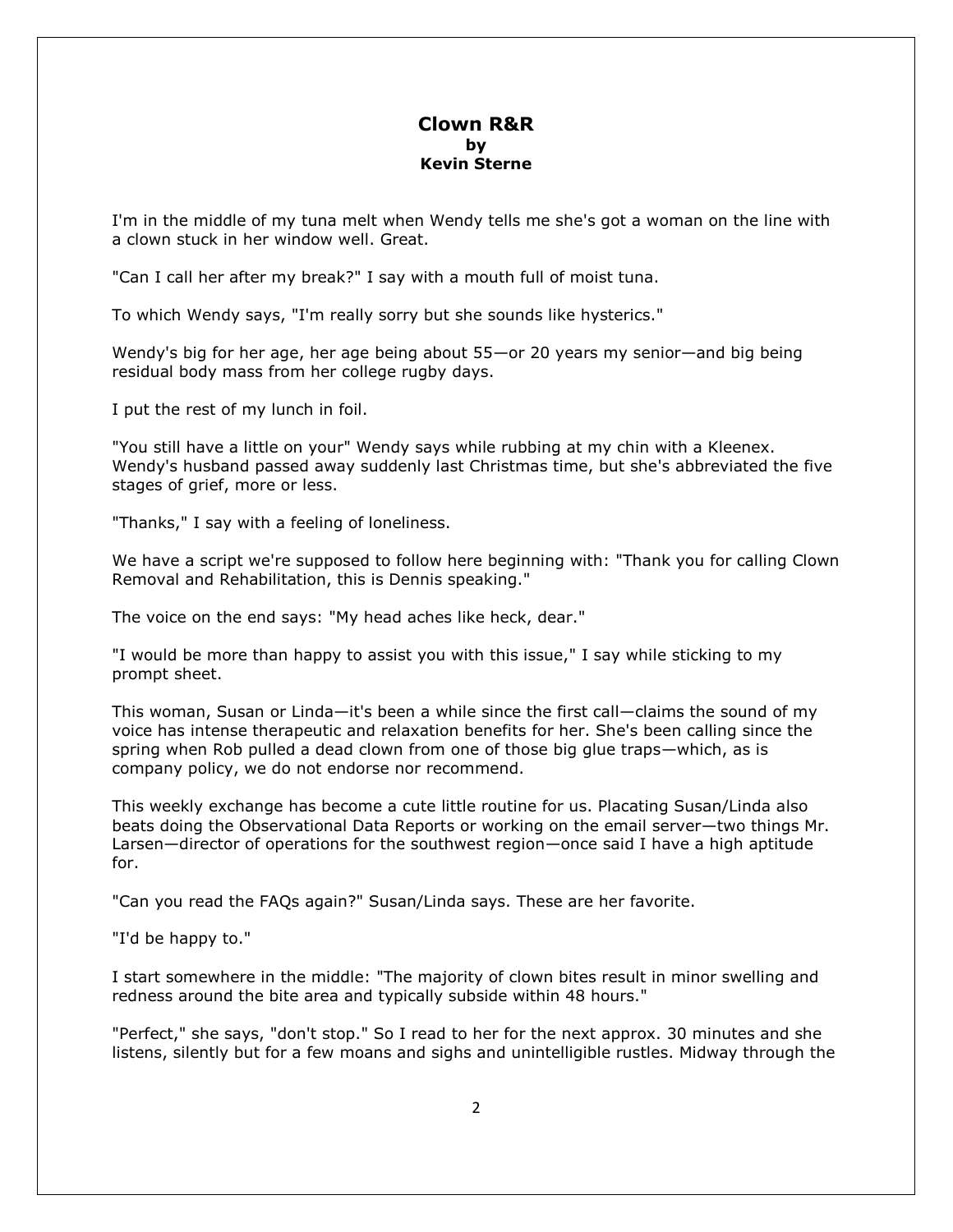*Clown Myths, Rumors and Urban Legends* section Rob walks in still donning his SC-R&R Gas Pack.

Rob's got these *"Rob's 10 Rules of Life While Living Life at Work"* with Rule #1 being 'Always speak your mind especially in a professional setting.'

He starts going on about how this jackwagon—his words—confused him for a clown and shot him with a hunting bow. This is classic Rob.

I shoo my hand at him while pointing to the phone in my ear, but he seems to misinterpret this as a directive to talk louder and faster, which is not helping Susan/Linda's headache. Then he shows me his left quad, which definitely has an arrow lodged in it.

"Jesus," I say.

"It's pretty much numb by now, but listen, you got to yank it out for me," Rob pleads and props his leg up on my keyboard, "I'm going to look away. Don't tell me when you're going to do it."

On the phone Susan/Linda asks if I'm still there. I tell her to give me a minute.

"I'm losing blood fast here."

"Okay, alright." I set the phone down and grab the end of the arrow.

"Wait," Rob says, "Are your hands clean?"

But I've seemed to have already pulled it out.

We both kind of stare at the arrow in my hand for a while.

Finally Rob says, "This. Cannot be talked about," and hops off my desk. "They'd axe me for sure. First thing I need to do is destroy this." He snaps the arrow in two. "Now I shall have a snack." He starts digging through my candy/cookie drawer.

I've all but forgotten about Susan/Linda and find the phone on the floor, the line dead. I consider pressing redial but ultimately slam the phone in the cradle, with a bit more force than I intended.

Rob kind of stares at me. "Did Wide Back eat all the Chewy Chips Ahoy?"

Wide Back is Wendy.

\*\*\*

At 4:58pm I clock out, buckle the buckle on my helmet and head out the door hoping to avoid Wendy, who unfortunately is already waiting by air conditioning unit where I lock my bike.

"Hi there," she says. I'm just close enough to where I can't turn around and pretend I don't see her.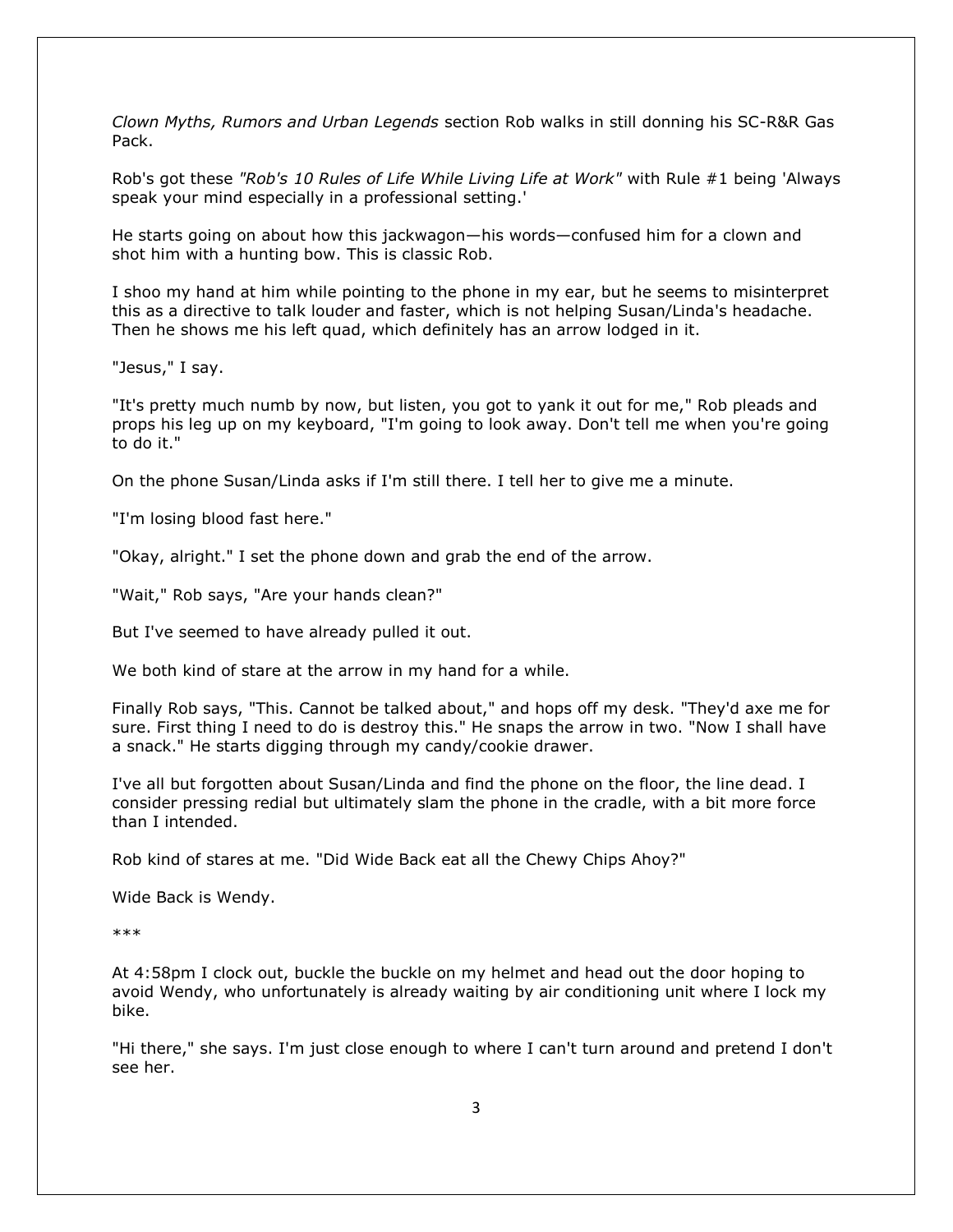"Wendy," I say and act like I'm in some sort of hurry.

She tells me it's Thirsty Thursday, though I've told her upteenmillion times I don't drink since my DUI.

"I got fifty dollars in singles." This is the voice of quiet desperation.

I try to avoid eye contact.

"We could go to Great Alaskan Bush Company."

"Sorry," I say as I saddle my Huffy, "Mom gets antsy if I don't come home right away." And I peddle off as fast as I can.

\*\*\*

'Antsy' for my mom is her pretending for the last two months that dad is dead. Doctor said it's early onset Dementia. Doctor also said to hide all weapon-like objects, so ixnay the steak knives, scissors, etc.

Tonight I walk into the kitchen and mom is having one of her episodes, this time about the plastic sporks.

"Money's tight," I tell her as we sit down to eat, "and people will pay good money for cutlery."

"I wish your father would have left us something worth selling. Instead of just a body."

Dad is seated to the right of mom at the table. He looks over at me and says, "Whatever makes her happy," then sporks a piece of porkchop into his mouth.

"Denny." My mom looks at me. "I never got to tell you, but I think you taking this job to stop these clowns was a good thing of you."

In this moment I almost think she's snapped out of it—that this women is much more my mom and much less the thing eating her brain.

"God knows your damn father couldn't stop them."

I read somewhere that we are hurt most by the ones we love. I don't want this to be the lasting memory of my mom: that she thought dad was killed by a gang of clowns.

\*\*\*

In bed I block out my mom and Wendy and think about Susan/Linda. I only have a voice to go off of and my imagination isn't great, so I end up with a hazy mental image of my exgirlfriend from community college, a redhead who was a tattoo artist and renaissance fairs enthusiast. I imagine reading Susan/Linda/my ex-girlfriend something with slightly more literary merit than the Clown R&R webpages and blog. Maybe *Beowolf* and/or *Lolita*. I've never read either but figure they must be more romantic than "10 Fail Safe Tips for De-Clowning Your Car, Boat or RV." In an ideal world they'd actual pay me extra for writing those click-bait lists instead of folding them under the umbrella of 'corporate property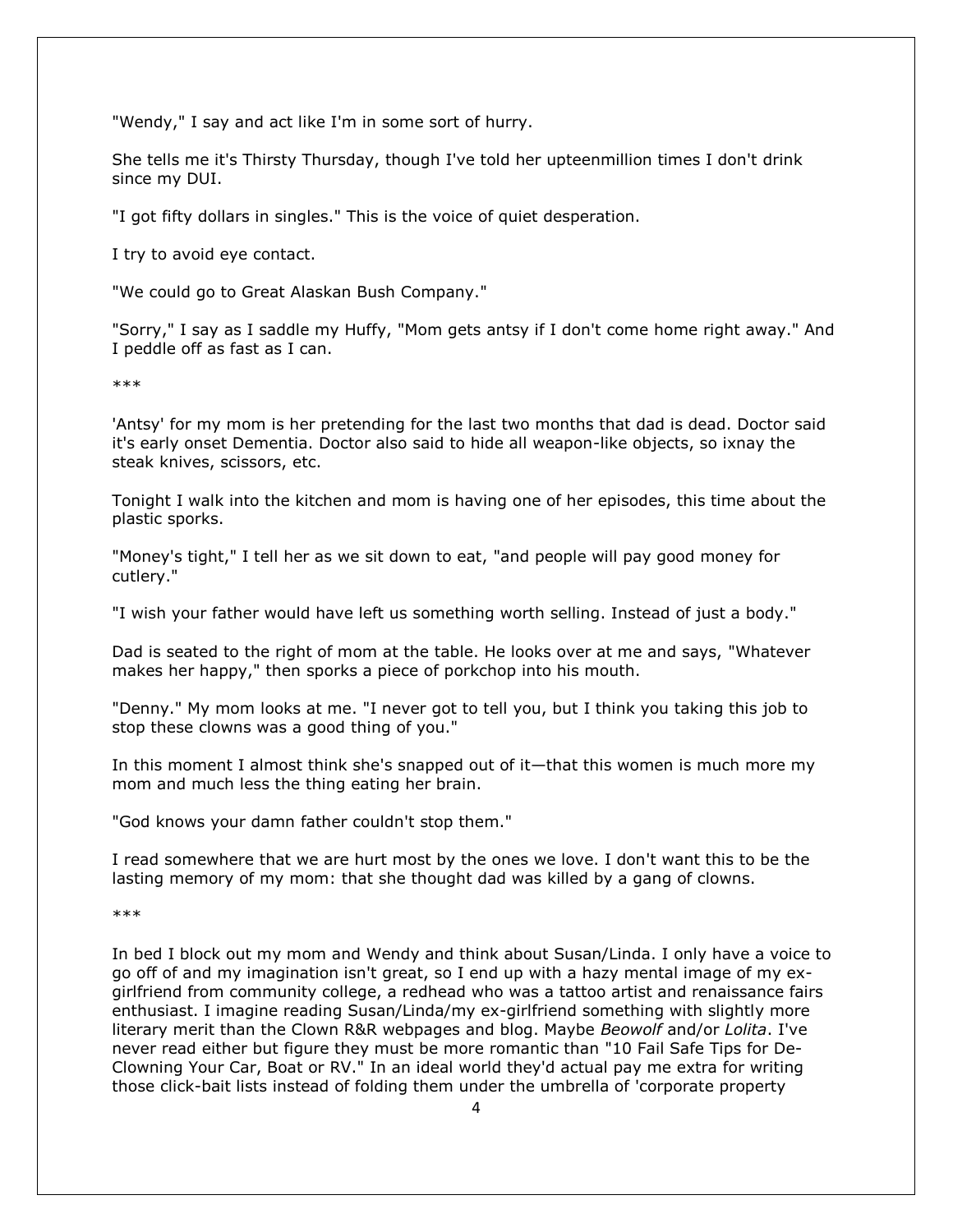produced during employee's term of employment.' I would use this money to take Susan/Linda out for surf n turf followed by a nightcap at her place.

I get close to climaxing there in my bed when Rob's stupid arrow pops into my head. I can hear him yelling out in pain. And Susan/Linda inside the phone saying *hello? Are you there?*  That puts the kibosh on that. I let a Sleepy Time tablet dissolve on my tongue and I'm out in a few minutes.

\*\*\*

I spend majority Friday playing Angry Oxcart Driver hoping Susan/Linda will call. I make it all the way to the Cambodia map where you have to carry .5 metric tons of shafted and milled rice grain on several poorly maintained bridges and unpaved paths around Angkor Wat. You have to do this under the allotted time or else the barter, Phanith, will refuse to pay the previously negotiated price. If you fail the mission you return to your village without enough rice to feed your malnourished family. I only get three carts, because it's the beta version, and one of my children dies of starvation. I clock out at five without a call from Susan/Linda.

It's against company policy to bring a work laptop home so without Angry Oxcart Driver I decide there's no better time than this weekend to test out an idea I have: convincing mom that dad is a ghost. I hope it will trigger some repressed memories i.e., their wedding day, my birth, or that one vacation to the Keys.

Dad says it's worth a shot, and we start with him walking in front of mom while she watches Antique Roadshow.

"Wait," I say next to her on the couch, "did you see that?"

"The vase?" she says, "Your piece of shit uncle broke a vase like that when we were kids."

Dad sits down next to me and asks if I have any other bright ideas.

Then mom turns off the TV and says, "Denny. I want to go to the cemetery."

So we go to the cemetery, which is about a quarter mile on the bike path cutting through our backyard. There's like this hill half way there and when we get to the top we find a clown squatting in the middle of the path. It's young, maybe a few months old, and holding its one arm awkwardly.

"He's hurt," I say.

Before you can bat an eye mom kicks the baby clown square in the jaw.

"You son of a bitch" she yells. The clown goes down right away, out cold.

Dad and I just look at each other, completely shocked.

But that's not the end.

Mom continues to kick the knocked-out/possibly dead clown yelling: "Give. Me. Back. My. Husband."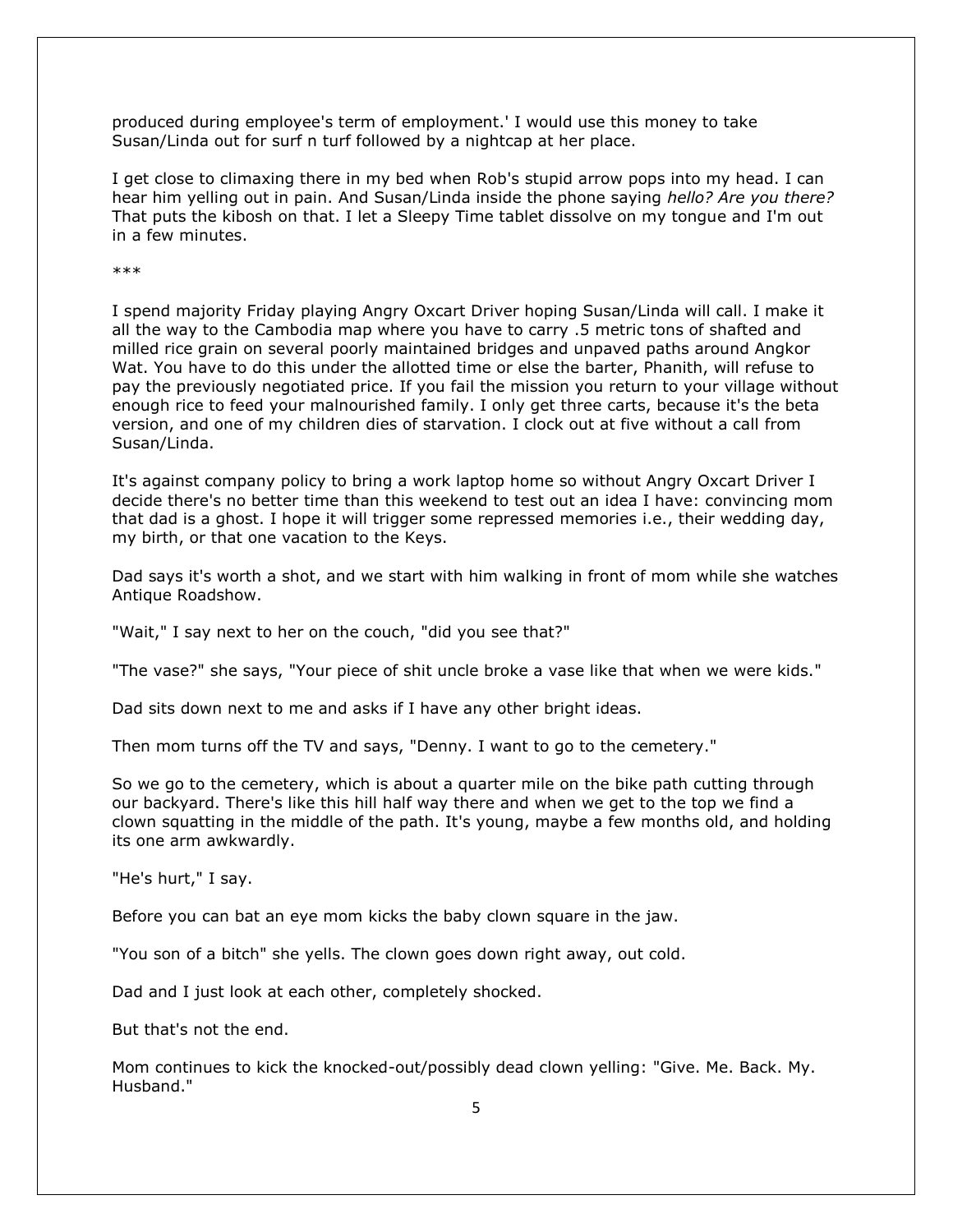Then a pair of joggers come by—this like Swedish Olympian couple. They stop and take in the situation: a family of three—that is, us—blocking the cemetery bike path, and the mom kicking an unconscious clown and shouting for it to resurrect her dead husband.

So that's my weekend in a nutshell.

\*\*\*

Monday morning rolls around and Rob has exercised one of his two allotted sick days, which means I'm doing field calls.

I'm barely on my second cup of coffee when Wendy sends me out to West End to retrieve a clown from a tree. "Apparently this Rottweiler chased it up an old Elm," she says, and then adds a "Be careful hun." I ignore this as I grab Rob's C-R&R Gas Pack.

The company field van is this white Chevy cargo with no windows. The inside smells like Rob, which is to say greasy fries and spearmint—the smell of the C-R&R Gas, which, as our proprietary research indicates, clowns have an irresistible affinity for.

I drive really slow to kill time and when I arrive at the address, this dumpy two-step ranch with blue windows, there's neither an old Elm nor a Rottweiler to be found. I try calling Wendy but she doesn't answer; I figure she's on another call or eating or both, so I leave the pack in the van and mosey to the front door.

This women in a long t-shirt with wet hair answers. On field calls we have a script that goes: "Happy day sir/ma'am, I'm here to safely eradicate this premise of clowns, could you please direct me to the infestation," which I say word-for-word.

"Hey stranger," the woman says, and I realize I'm face-to-face with the real Susan/Lisa.

"Wow," I say, "It's you."

"Me." She flips her hair gently and as she does, her shirt lifts up to reveal more of her legs.

She props open her screen door and invites me inside.

I follow her into the kitchen where she was drinking of the bottle of a beer. "You want one?" she asked while already popping the top. What would you do in this situation?

For the next twenty-five or so minutes we have sex on her living room futon. She doesn't take off her t-shirt, which I'm okay with. She even provides a condom, and I make a point of stopping in the middle of it all to thank her for that. I also make a point of kissing her thighs a lot. I get a lot of saliva on them, and she tells me I don't have to go any higher. I listen. When we're finished she offers me a cigarette and excuses her self to go pee.

I feel like this must be love. I don't know what else you could possibly call it. She was a beautiful woman and I admire her stack of magazines next to the futon while she's away. The name on the addresses is neither Susan nor Linda, but Todman. One name.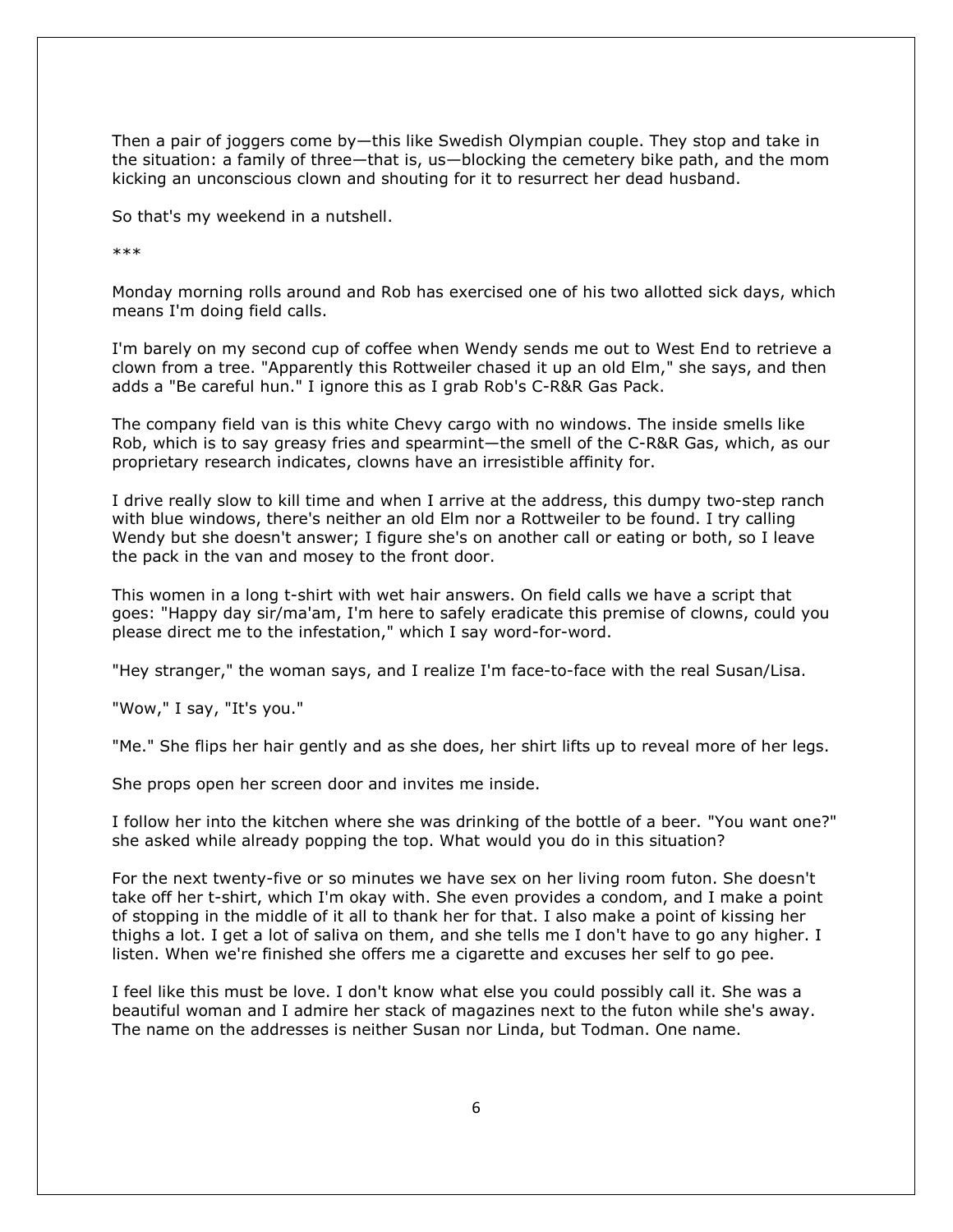"I could read one of these to you," I say when she gets back. There could be nothing more romantic than me reading to her while she rests her head in my lap, even with wet hair, and we smoke her cigarette.

But then she says, "Oh I'm through with that. Now I have this compulsion to have sex all the time. It helps a lot."

I'm still sitting on the futon while she stands, telling me this.

"And, like, if you hadn't come, I would have called the pizza guy."

I hold myself together long enough to make it to the van, but not inside the van. Because waiting for me outside the van is a group of clowns. Seven clowns. All fourteen eyes looking at me, and what do you know, I've left the gas pack in the van.

Gone from my mind is everything I've read on our website re: this scenario. I can think only of my dear mom kicking that one baby clown. And the color of her rage. Pink with misplaced hatred, a confusion. I go in fists clenched.

I pow one right in the kisser and my mind dislodges itself from my corporal body. It goes to the memory of me and mom and dad sharing pink cotton candy at the fair. The blue sky, our joy. Clear as day. My fists hit another clown and I'm back in our old mini van, the three of us singing the Bee Gees after my baseball game. I can hear my dad out of tune. I can feel my seat belt.

I plunk and plunk and plunk them all in their faces until it's just me standing in the middle of the street with all these zonked-out clowns. And it's over. I'm breathing heavy and I can taste blood on the inside of my bit lip. And there's no image in my mind.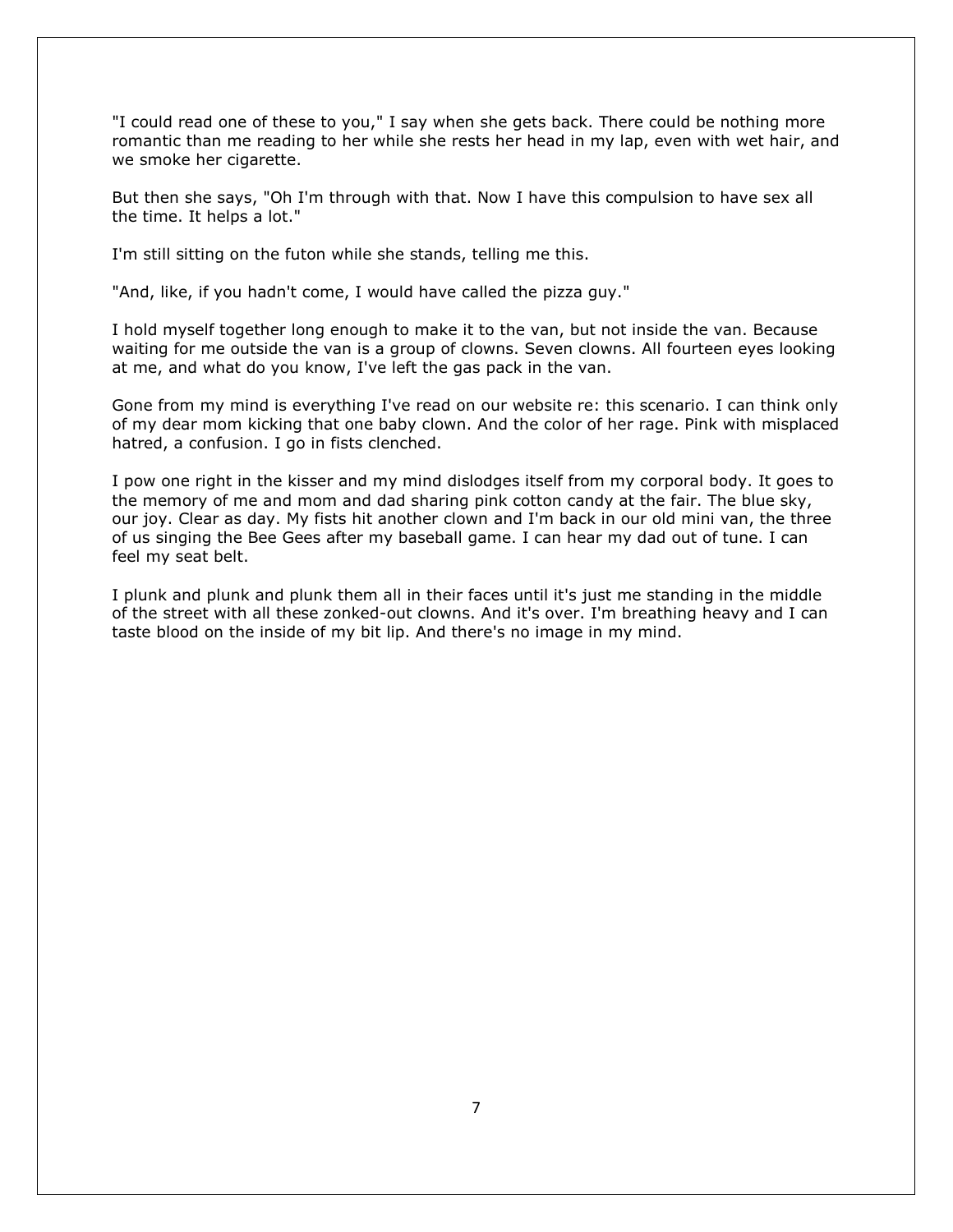#### **Hamlet's Solilwocky (after William Shakespeare and Lewis Carroll) by Tucker Lieberman**

'Twas brillig, and the slithy toves Felt dread of something after death— The jaws that bite, the claws that catch! Long life—To die, to sleep—No more— And by a sleep to say we end The Jubjub bird, the borogoves. In undiscovered country, we Did gyre and gimble in the wabe; All mimsy were our mortal coils, Our barest bodkins soon outgrabe. Ophelia, all our sins recall, As when in uffish thought you stood, And, in a sea of trouble, warned: "Beware the Jabberwock, my son! O frabjous day! Callooh! Callay!" Your conscience cowarded us all. You paused: "To be, or not to be— And hast thou slain the Jabberwock?" That is the question burbled now Still whiffling through the tulgey wood. When consummated heartache came, Perchance the manxome foe we sought— The Jabberwock, with eyes of flame— Had fardeled the pale cast of thought. No resting by the Tumtum tree! Delay will lose the name of act! One, two! One, two! And through and through Our slings and arrows snicker-snack! We left it dead, and with its head And patient merit, back we went. "Come to my arms, my beamish boy! And you yourself your quietus make. The mome raths bear the whips and scorns Of grunt and sweat, of vorpal sword. 'Tis nobler, far, than shuffling off The frumious fortune Bandersnatch!" When thus Ophelia chortled some Such joy to us, what dreams may come.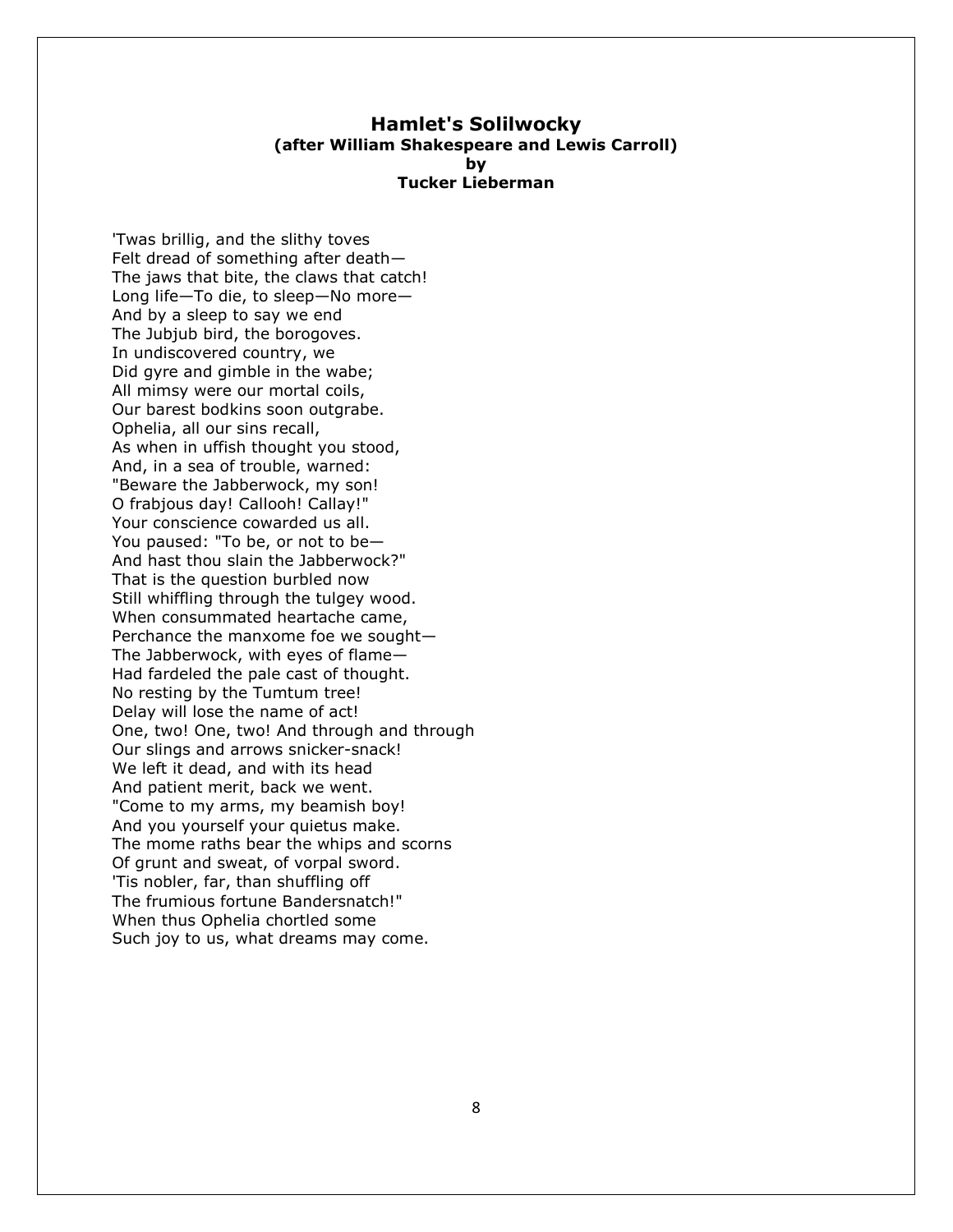# **Here Lies Ennis MacDonald by Kay Bevan**

Evelyn wasn't entirely sure what to do, when her husband choked and died at the breakfast table one Saturday morning. Lifting him was out of the question; she was fit for a seventytwo year old, but Ennis was decidedly less so. No, she wouldn't be able to budge him without straining something. Going into town for help was out, too. She was definitely not ready for any of the folk in town to come sneaking and spying around her house under the guise of caring. No, she wasn't going to make the walk all the way in just for a bunch of sneaks to make gossip about her.

In the end, she decided that she would just leave him there. She packed a few items of clothing into a bag, along with a small cooking pot and some selections from her herb collection. Into her bag also went a few hard biscuits, and some candies wrapped in waxed paper. She said goodbye to the crows that liked to perch around her kitchen, and they warbled a blessing in return.

She boarded up the windows then, deciding that if she couldn't bury dear old Ennis she could at least give him some form of tomb to spend the rest of his days in. She also made sure to lock the front door, in case someone decided to rob them and was faced instead with the decomposing corpse of her late husband. To the front door, she stuck a note.

"Warning to would-be burgulars: This house is the final resting place of Ennis MacDonald. Do not enter unless you wish to see a dead body. Even then, I would rather you didn't."

Evelyn wasn't sure if she had gotten her point across entirely how she had intended, but it would have to do. Time was passing her by, and she had a lot of exploring to do now that Ennis was no longer home to occupy her time. In her mind, she decided that she would find some way to rebel - she would begin to wear colourful beads around her neck, and learn how to spit. Perhaps she would even return one day and write Ennis the scathing eulogy she had always wanted to give him.

"Here lies Ennis. He was a man. We were married once. It was unpleasant."

She shivered with delight at the thought, and briefly thought of going back to amend her note. But no, she mustn't jump the gun. It was the Evelyn of a few years from now that would write that eulogy, and nail it to the door with a hammer and nails instead of sticky tape. Who knew what wild and wonderful turns of phrase she would learn by then? Who knew what new and exciting ways to choke a man to death she would find?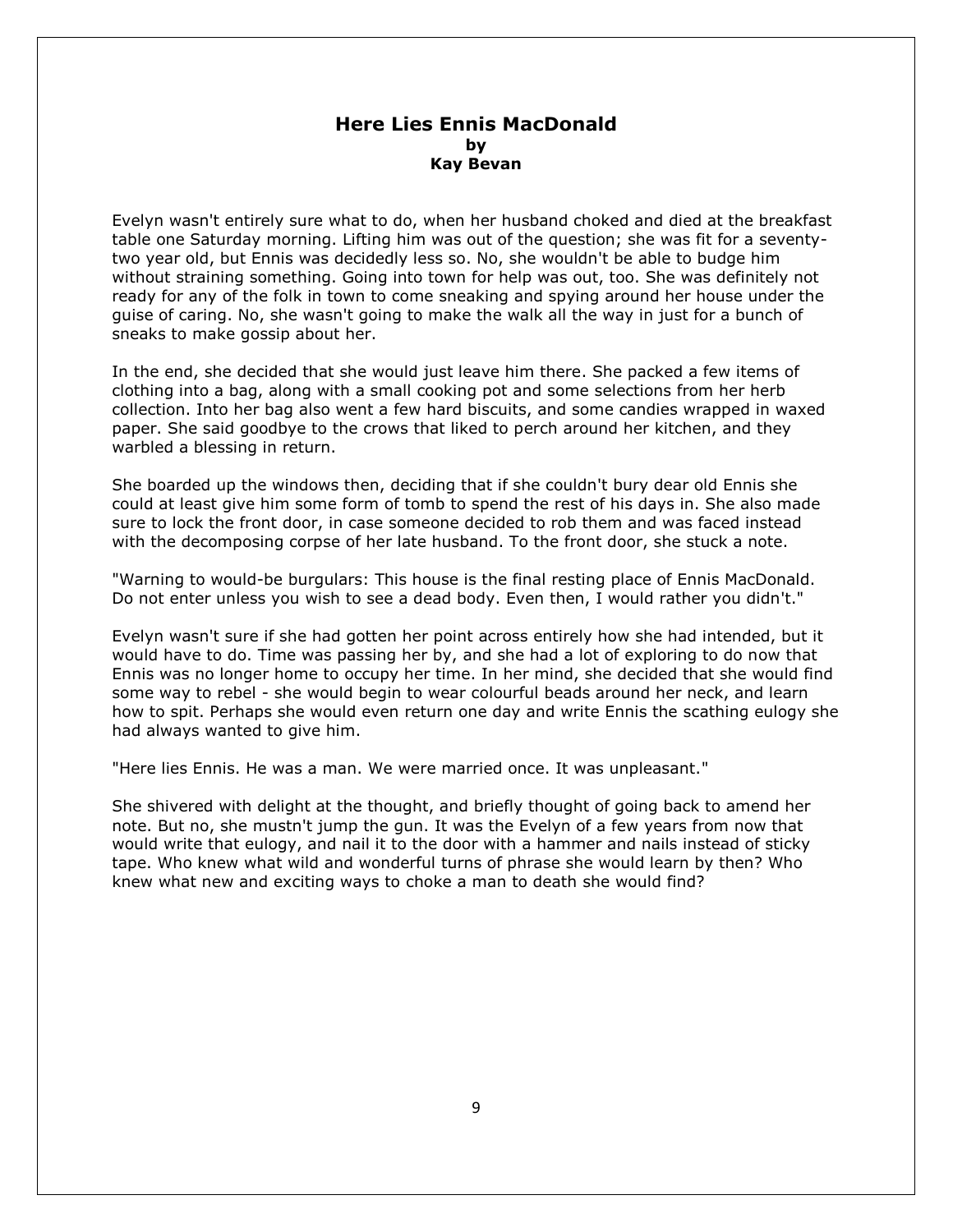# **Never Give Up, Poem by JD DeHart**

someone will take you, poem don't give up keep fighting the good fight chin up

oh, damn you don't have a chin you are so far only made of two stanzas on a page

let's pretend the first line is a pompadour haircut the second your eyeline the third your chin

keep that line held up don't worry about the anatomy of the rest of the lines.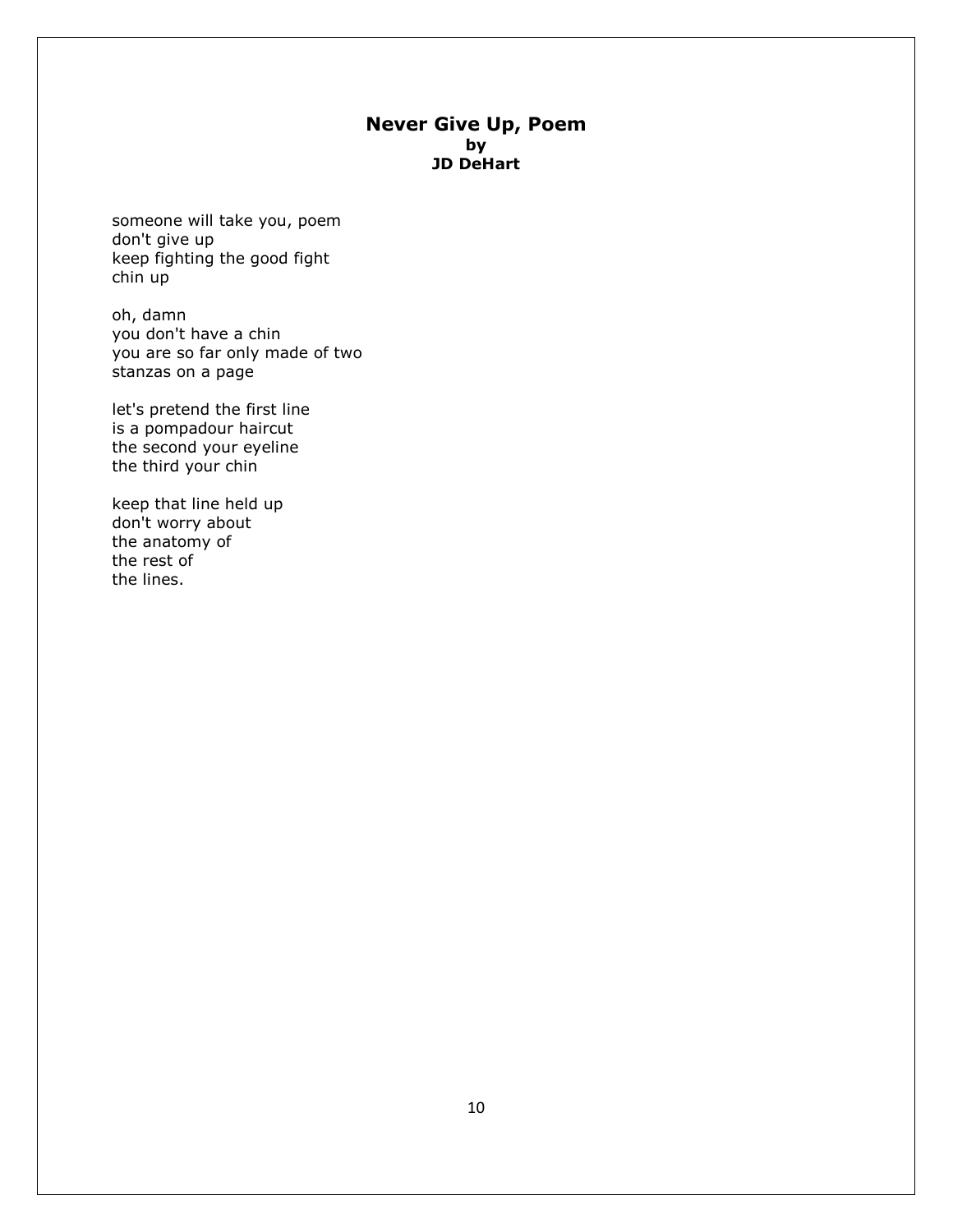# **Out of Town By Jennie Byrne**

*I'm out of town.* That's all I had to say. *Sorry mum, it's work, I'll visit as soon as I'm home.*  Then book a one way ticket to Australia and change my name to Silvia.

She'd never know about the three pictures a day I post on Facebook which are clearly from my living room. She'd never know that I'm sitting in all day binge watching *Orange Is The New Black*, with my hair scrunched up into a bobble, a cup of tea in one hand and the other arm deep in a bag of Doritos, (the chili heatwave kind of course, because the cheesy ones leave your mouth tasting like a badgers armpit for hours), chili dust clinging to the hairs on my forearm. She'd never know I lied.

*I'm out of town.* It could have been so simple. Instead I open my big gob and now I have to have dinner with my parents.

"I'll expect you for 6 o'clock sharp," Mum says and hangs up before I can pretend I'm coming down with food poisoning.

Well shit.

\*\*\*

The second she sees me there will be some type of insult, then maybe a 'Hello' and a 'How are you'. But finally comes the interrogation. *How's Callum? Why didn't you bring Callum? Where is he tonight? How are things with you two? Did he get that bottle of wine we sent him? Why hasn't he proposed yet? Have you had a fertility test recently because you might want to make sure you're able to give him a child before you marry him and ruin his life?*

The one thing you need to know is my parents like Callum more than they like me. He's someone successful. A surgeon. A healer. He has a profession. And apparently I don't. It doesn't help that my little brother is an ex druggy who now runs weekly sober meetings and lives in his childhood bedroom because he can't afford his own place.

But besides my parents distaste for both their children's life choices, there is something more crucial to worry about. How in the hell am I going to survive tonight?

\*\*\*

I'm standing at my least favourite door in the entire world. I'm pretty sure hell's door is more welcoming than my parents'. Behind this door I'd spent twenty three years listening to my mother. A chronic torture session with Lucifer himself would be less painful.

I stand here for a few minutes mentally preparing myself for whatever she'll hit me with tonight and the realisation I'd have to tell her the very thing I'd been avoiding for three weeks straight. There's no doubt it won't go down well, but there's no avoiding it either. She'll probably suck out my soul with one glare. Disown me. Go to court and adopt Callum instead. Okay, maybe I'm being a *little* dramatic. But I have no doubt that if she could, it would cross her mind to do that.

I ring the bell and almost immediately the door swings open.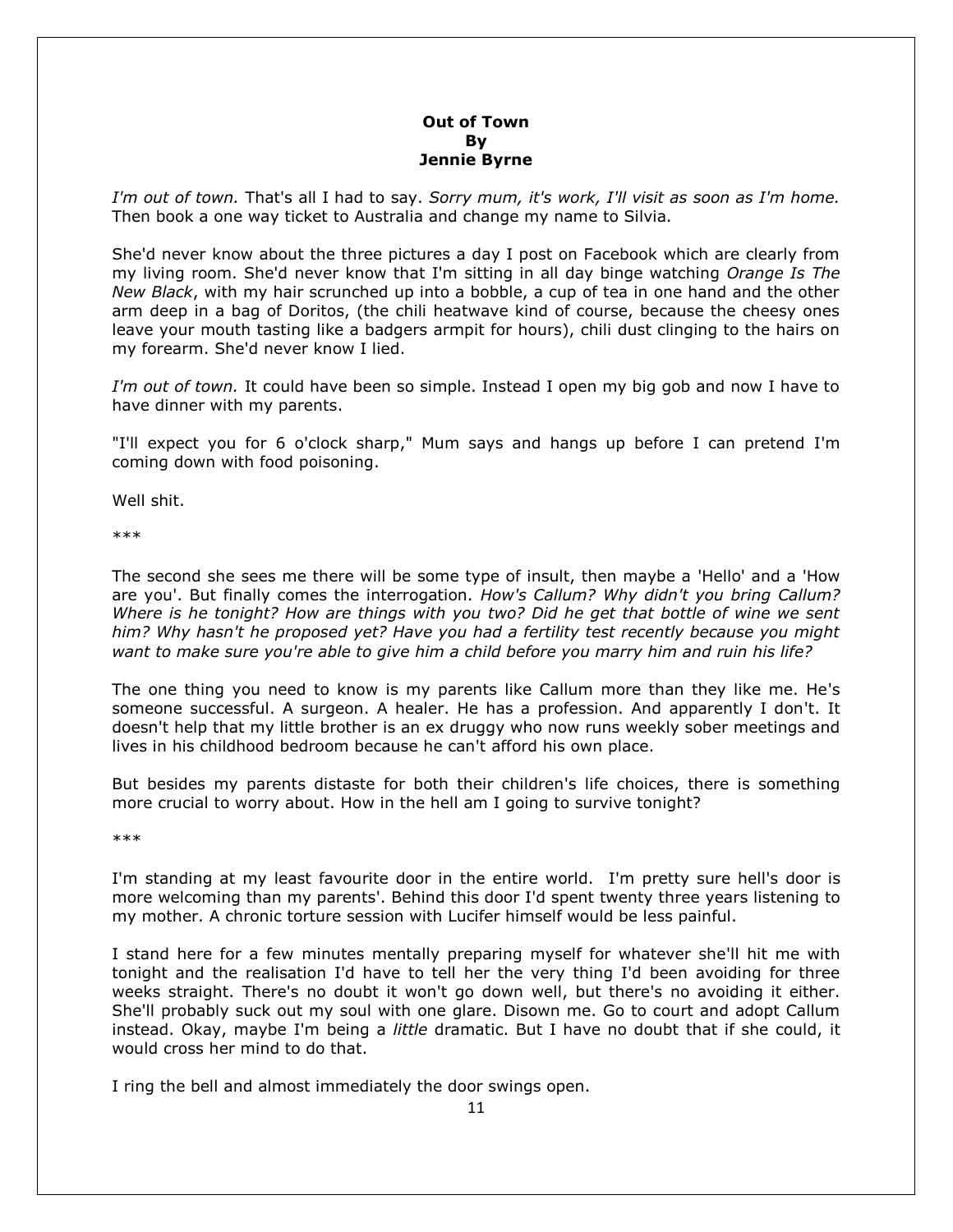"Your skin is so pale it's almost translucent." *And it begins*. I step into the hallway. "You practically blend into the wall. You're not getting enough sun."

"It's England Mum, what sun?" I leave out the part where I've pretended to be ill and spent the past three weeks in my pyjamas snuggled under a pink polka dot blanket.

"Sarcasm is the lowest form of wit Sarah," she says and walks into the living room.

"For once I was serious," I whisper to myself.

"How much are you regretting walking through that door?" I look over to see my brother Hunter leaning against the banister in the hall.

"So much so I wish I'd jabbed a fork into my eye so I would've had an excuse not to turn up," I reply while giving him a hug. "And what are you wearing?" I ask, frowning at his suit. Hunter never wears suits.

"Don't ask," he rolls his eyes. "And it's about to get worse. Their snobby friends are already here," Hunter warns me.

Lord help me.

Mum is ten times more snobby when she's around her friends. Everything has to be perfect and everybody has to be on their best behaviour. She can't give her friends any reason to say something bad about her family behind her back. *Gossip spreads like an STD*, Mum would always say. Imagine a five year old sitting at the dinner table in a Ralph Lauren, black cotton dress sitting next to her three year old brother in a matching suit and tie asking 'Mummy, what is an STD?' Yes this is my life.

Before I could walk into the living room Dad walked out into the hall.

"I'm so glad you could make it Sarah. Your mother has just informed me she has laid out a dress for you to wear in your old bedroom," Dad says.

"What's wrong with what I'm wearing?" I ask him, looking down at my fitted black dress, tights and heels.

Not that I needed to ask the question. If your clothes aren't Ralph Lauren, Armani, Prada or Burberry, then you're not fit for socialising.

"Come on Sar, it can't be that bad," Hunter says and grabs my hand dragging me up the stairs to my childhood bedroom.

As soon as we walk inside Hunter falls to the floor in a fit of giggles while I just stare at the horrific dress in front of me. It is a three quarter length black, velvet dress with transparent arms and the design on the front can only be described as something from the inside of a computer monitor. I'm going to be the definition of a human robot. Who on earth would willingly wear something like that?

"Oh Sar," Hunter gasps, sitting up from the floor. "You're gonna look *gorgeous*."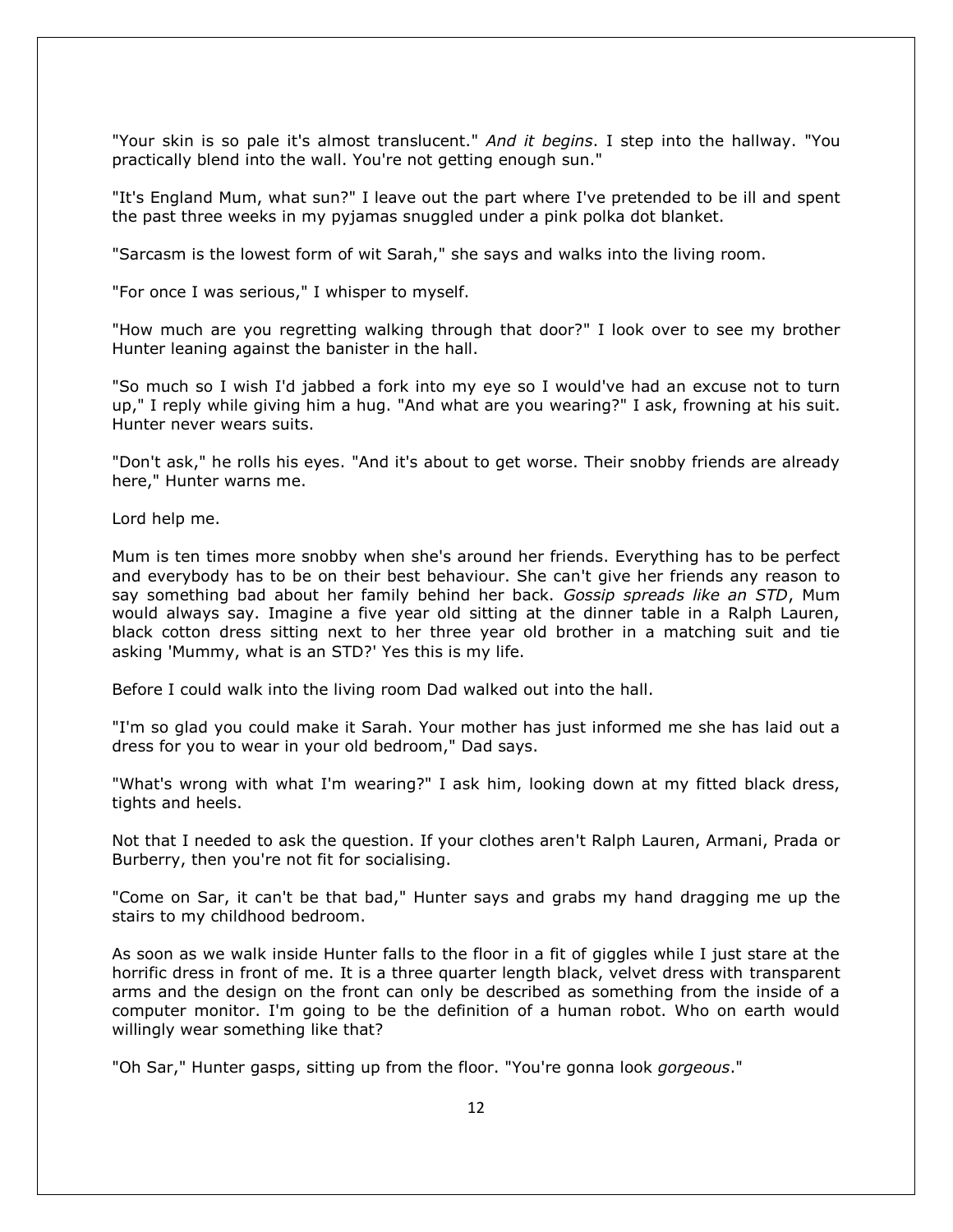He grins like a five year old. I smack him.

"How much do you think that cost?" I ask.

Hunter leans over to pull the tag out of the neck line. In big black numbers it reads: **£1,595.**

"Oh my god, I think I just swallowed my oesophagus," Hunter gasps, clutching his throat.

"You can't swallow your oesophagus dipshit."

"My car doesn't cost as much as this dress," Hunter almost screams. "I feel hot. And clammy. Am I sweating? Yep, I've got the money sweats," he says, fanning himself with both hands.

I give him my trademark *what the fuck* look. "What are the money sweats?"

"Whenever Mum and Dad spend a ridiculous amount of money on something pointless-"

"So everything," I cut him off.

He ignores me. "I start breathing all funny and sweating and thinking about all the things I could have done with that amount of money instead. Do you know what happened when I saw this suit on my bed this morning? I nearly had a heart attack. Seven hundred on a plain navy blue suit. You used to be able to get a daily dose of heroin for five times less than that." Hunter starts taking deep breaths. "Okay, just go and put the dress on before I pass out."

I take the dress into the bathroom with me. I step through the neckline and drag the dress up my body, but by the time it reaches my hips it is almost too tight to move. I manage to pull it high enough to slip my arms into the sleeves, but it is in no way a success. I feel like I'm wearing a corset three sizes too small for me.

"Hunter," I gasp out stumbling back into the bedroom.

He is still sprawled out across the floor. He looks up as I enter.

"It's too tight. It doesn't fit," I say.

He jumps up to his feet and turns me around trying to zip up the dress.

"Hold your stomach in," he says, pressing one hand against my stomach to push it in.

"I am."

"Well it's not good enough. I know you've been depressed but seriously, how much have you been eating?" he accuses me, but manages to yank the zip up all the way. "Oh thank god, I thought it wasn't going to budge."

"This is not okay," I whisper, one hand on my stomach.

"Alright. Just don't move or breathe and you should be fine, okay?" he says seriously.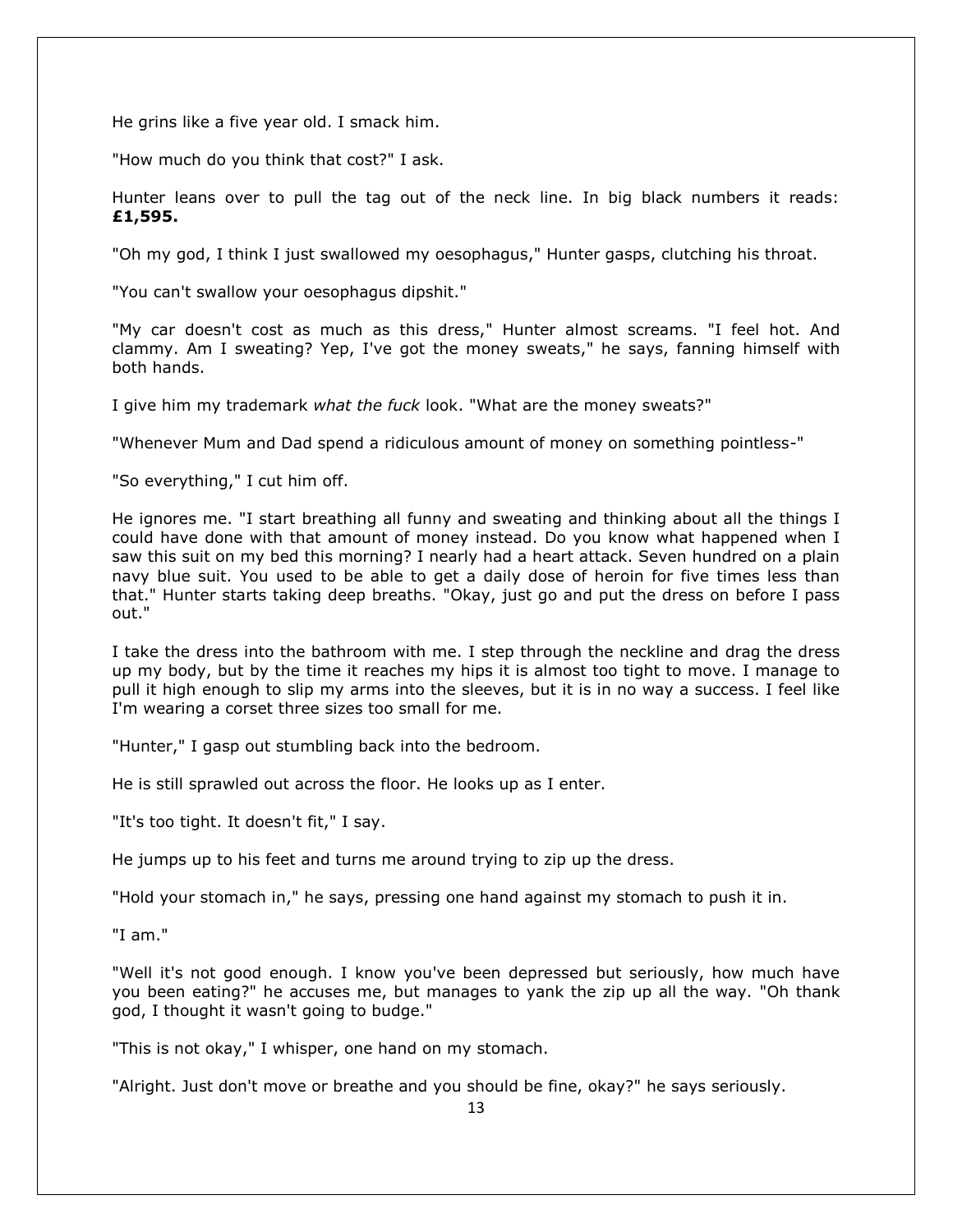I glare at him. "You are not helping."

"It's either suffer through wearing this dress for a couple of hours, or you go downstairs and tell Mum she spent one-thousand six-hundred on a dress for nothing."

He raises an eyebrow at me.

"Fine, let's go," I say and move slowly towards the door.

I feel like Elizabeth Swan in that pink dress at the beginning of Pirates of the Caribbean. I was almost certainly going to pass out at some point during dinner.

Hunter and I enter the living room to see Peter and Margaret, Mum and Dad's best friends for as long as I can remember. When I was little I always used to assume they secretly lived with us they were over here that much.

"Oh Sarah, what a pleasure seeing you again. How have you been?" Margaret asks walking over to hug me.

"Pretty good thank you, and yourself?"

"Very well dear. Did you hear? Our Charlotte has just been promoted to chief of surgery over in New York."

Just what I need to hear.

"And what have you been up to Sarah?" Peter chips in.

Suddenly, I felt as if I was in a job interview.

"Oh, well, I've been writing a lot of different articles lately…"

And clearly, I wouldn't be getting the job.

"Such as?"

"Well, my editor has got on researching some local news…you know, shoplifters in Birkenhead and such…" I trail off, wishing I hadn't pretended to be sick for the past few weeks.

"Yes, well, how about a drink?" Dad interrupts, embarrassment plastered all over his face.

We are met with two whiskey tumblers from Mum in one hand and a bottle of ArKay whiskey in the other.

"It's 0% alcohol, 0% carbs, 0% calories," Mum smiles and pours us each a glass before returning to her friends to fill their glasses.

"0% fun," I complain to Hunter and take a large sip.

Hunter dips his tongue in the liquid and almost immediately gags.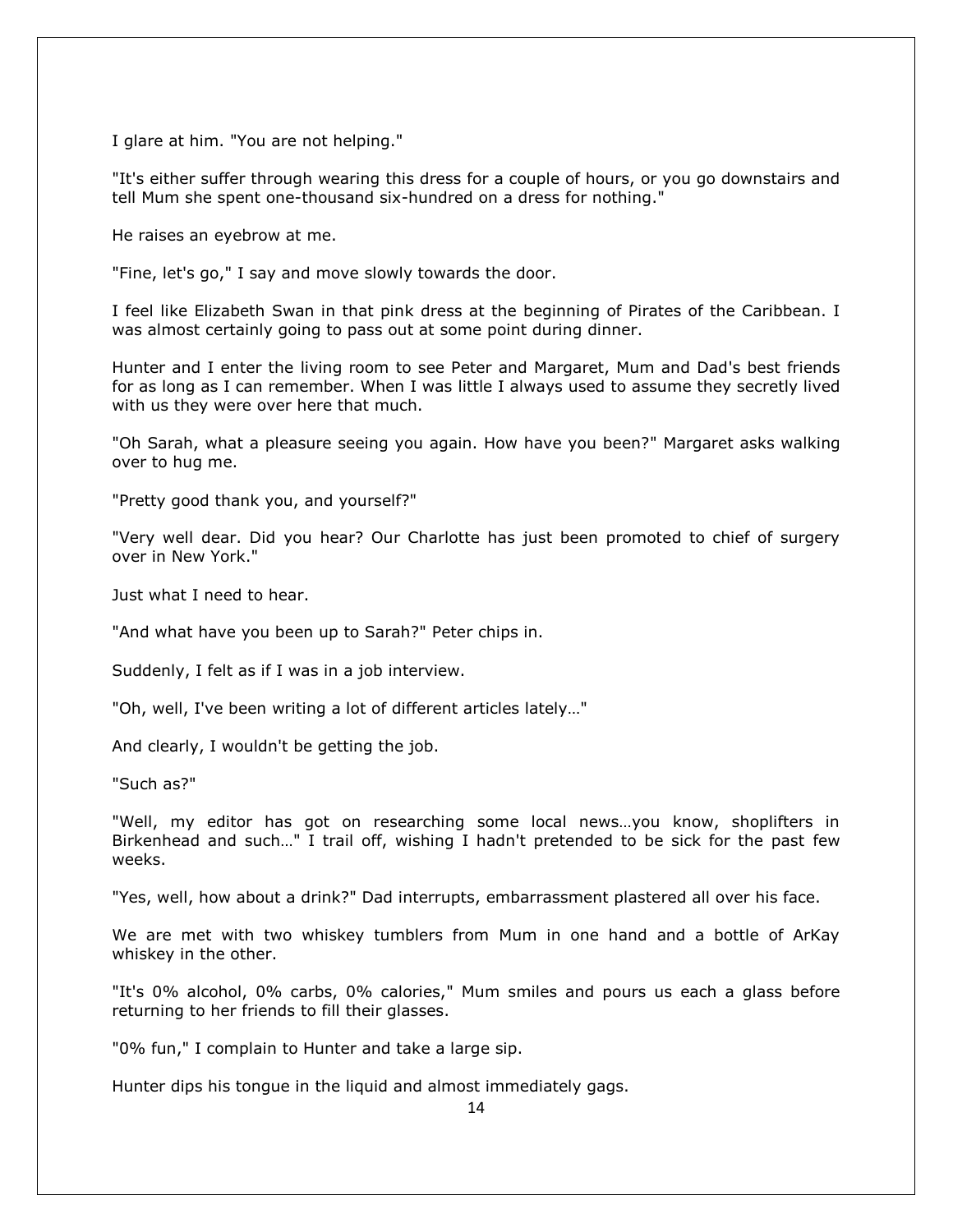"It tastes like sewer water. It doesn't even burn your throat as it goes down."

"Please tell me you have some real whiskey," I beg.

He just stares at me while pulling a flask out of his back pocket and dunking it into my glass before topping up his own.

"Did I ever tell you you're my favourite brother?" I grin.

"How are you enjoying the ArKay?" Dad asks, walking over to us.

"It's fantastic," I lie.

"Top notch Dad," Hunter smiles.

Dad stares knowingly for a moment then walks back over to his friends.

I eye Hunter. "Top notch?"

"I don't know where that came from. I think I'm catching the snobbiness. Quick I need a vaccination."

"Down the whisky. That should do it," I tell him and down my own glass. "Pour me another."

I'm going to bloody need it.

\*\*\*

After what seems like a decade we sit down to dinner and it is during the main course when my mother's *compliments* begin.

"Have you put on weight Sarah? You look…bigger," Mum says looking at me from across the table.

"Yeah Sar, how many bags have you gone through now?" Hunter grins, referring to my binging sessions over the past few weeks.

I dig my elbow into his ribs and watch him squirm while I look at Mum.

"No Mum. I've been totally healthy. Only chicken and salads for me."

Mum laughs. "Oh of course, Callum would never allow you to eat the sort of rubbish you used to. He has such a healthy body."

I can practically see the drool from here. I know I can't let this go on any longer. At this rate she'll be planning our tenth wedding anniversary before dinners over.

"Well, Mum, I actually have something to tell you," I begin to say, just as the room goes quiet and all attention is on me.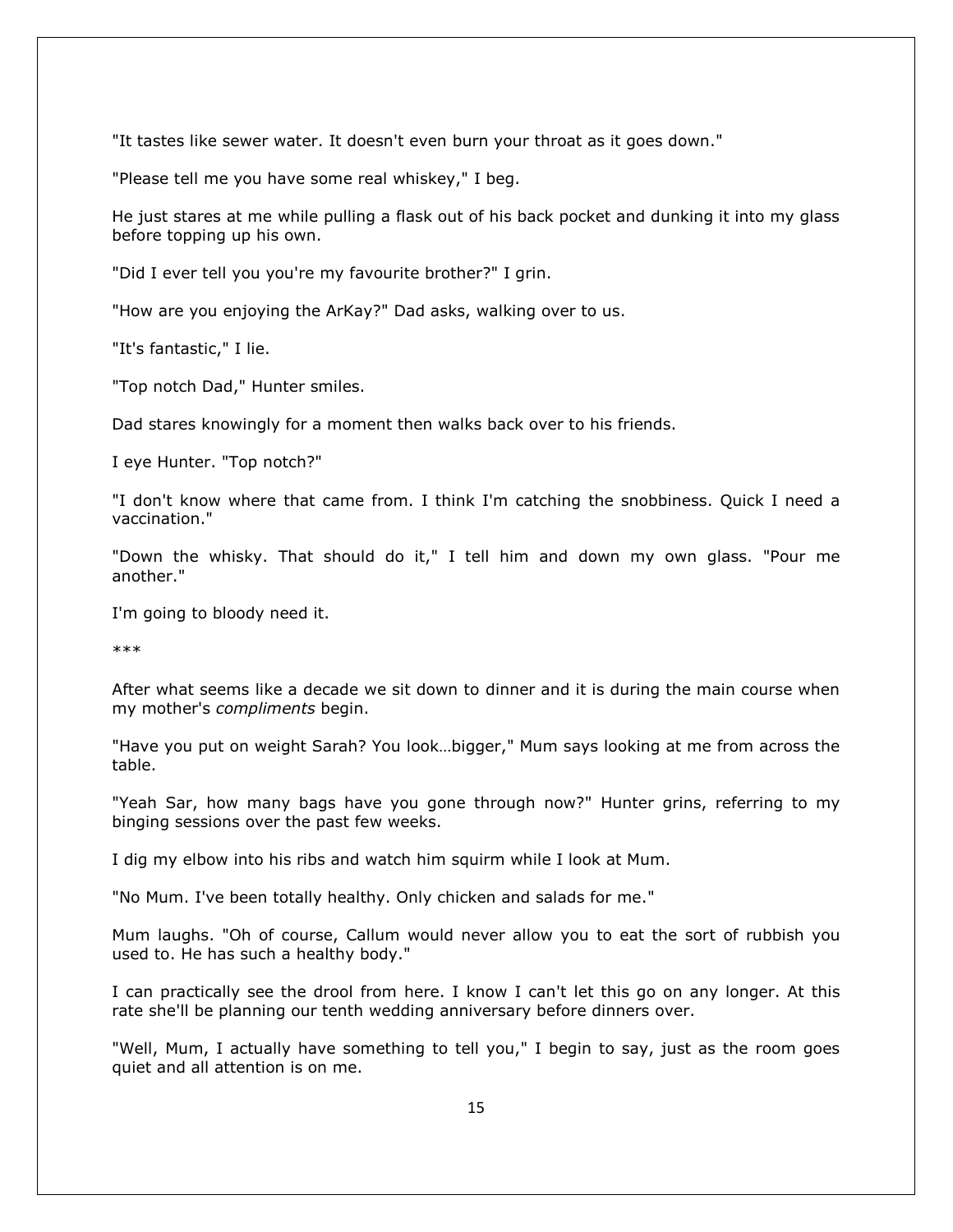Fuck.

"Are you engaged? Did Callum propose?" She smiles.

"Dear girl, please tell us you're not pregnant out of wedlock?" Peter speaks up.

"Surely not," Margaret gulps.

"No, it's not any of that. Actually…Callum and I…broke up," I say and close my eyes waiting to be hit with her fork or something.

But nothing happens. I crack open an eye to see my mother staring at me, a look of anger and disappointment on her face. This is almost worse than being stabbed by a fork.

"Why did he end it?" Dad asks, seeming a little too calm for my liking.

"What makes you think he ended it?"

"Oh please Sarah, of course he ended it. He was a perfect gentleman, a fine surgeon, what more could you possibly want in a partner? And what he gets in return is a story writer," Dad says shaking his head. "I always said it was a wasted career."

"Journalist," I correct him.

"Isn't it all the same thing?" Margaret butts in.

"How could you have let this happen, Sarah? And how do you expect to meet anybody who can compare to a man like that? For once in your life I thought you'd made a good choice. If not for your career then your future husband but once again you've driven another man away."

Mum sighs rubbing her temples.

"Mum, that's not fair-" Hunter starts to say.

"No, what is not fair is your father and I having to watch you both throw your lives away. Everything we have done for our children and this is how you repay us, embarrassing us in front of our dearest friends…I need a moment," Mum says, and quickly leaves the room.

"Oh June," Margaret gasps and rushes after Mum.

I love Hunter with all my heart but we aren't exactly in the same place in life. I have a successful job, my own flat and a nice car. I travel wherever the story takes me. But *clearly*  being involved in the arts is the equivalent of being a druggy in my parent's eyes. All their friends' children are doctors or lawyers or politicians or whatever. Every single one of them has a doctorate and then there is me and Hunter. One ex druggy and one newspaper woman. Talk about disappointment. But then again, I never have thought anything we do would be good enough. They've had dreams about our career paths from birth. I swear I heard them mention Prime Minister once.

"I am dreadfully sorry you have had to witness this," Dad says. "How about you join me for a drink on the deck."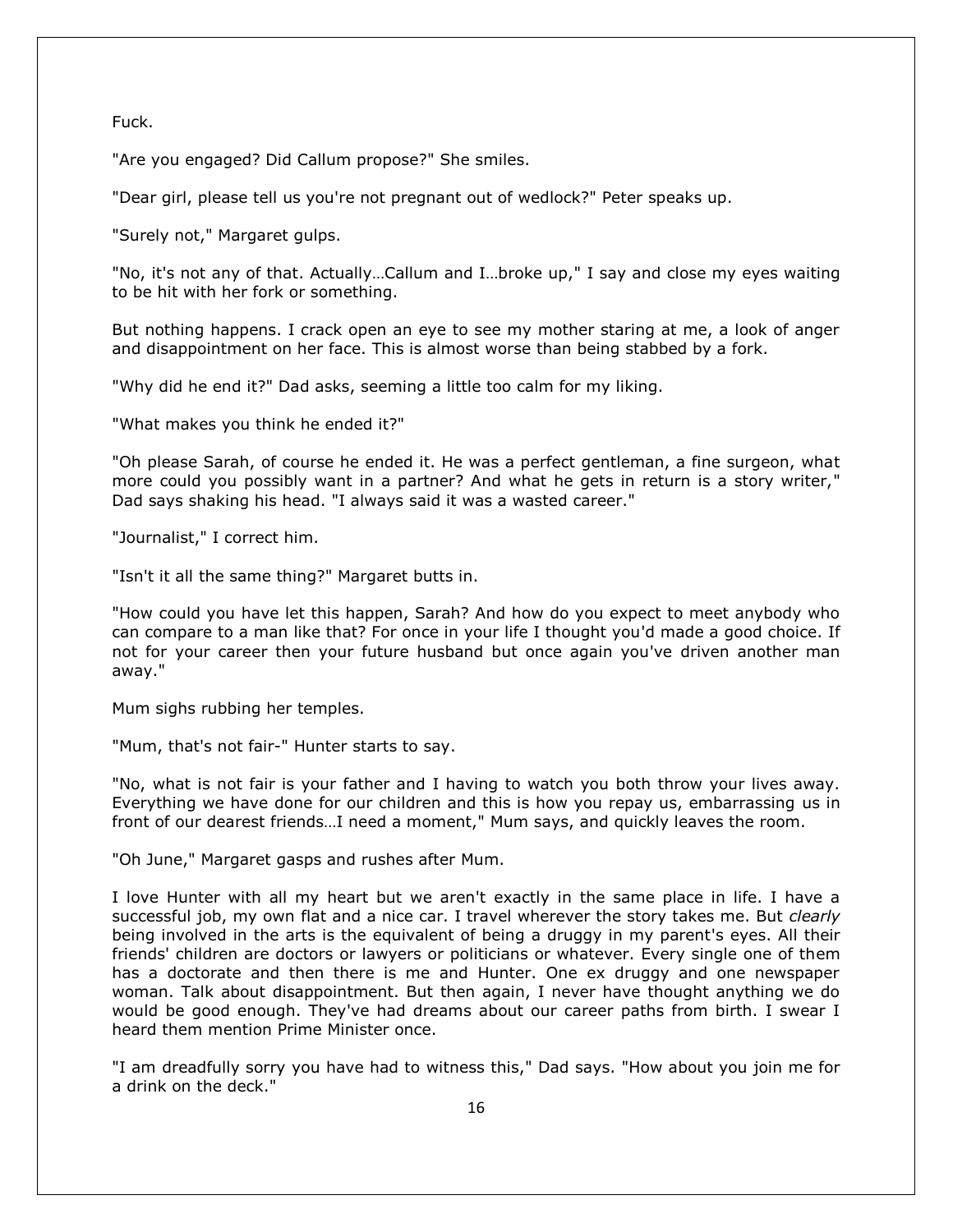"Of course Leonard," Peter mutters awkwardly and follows Dad outside so it is only Hunter and me left.

I lean back against my chair, sighing heavily and that is when I hear a loud ripping sound. I look around to see my dress has split right down my back. Hunter and I look at each other.

"I should have just fucking said I was out of town."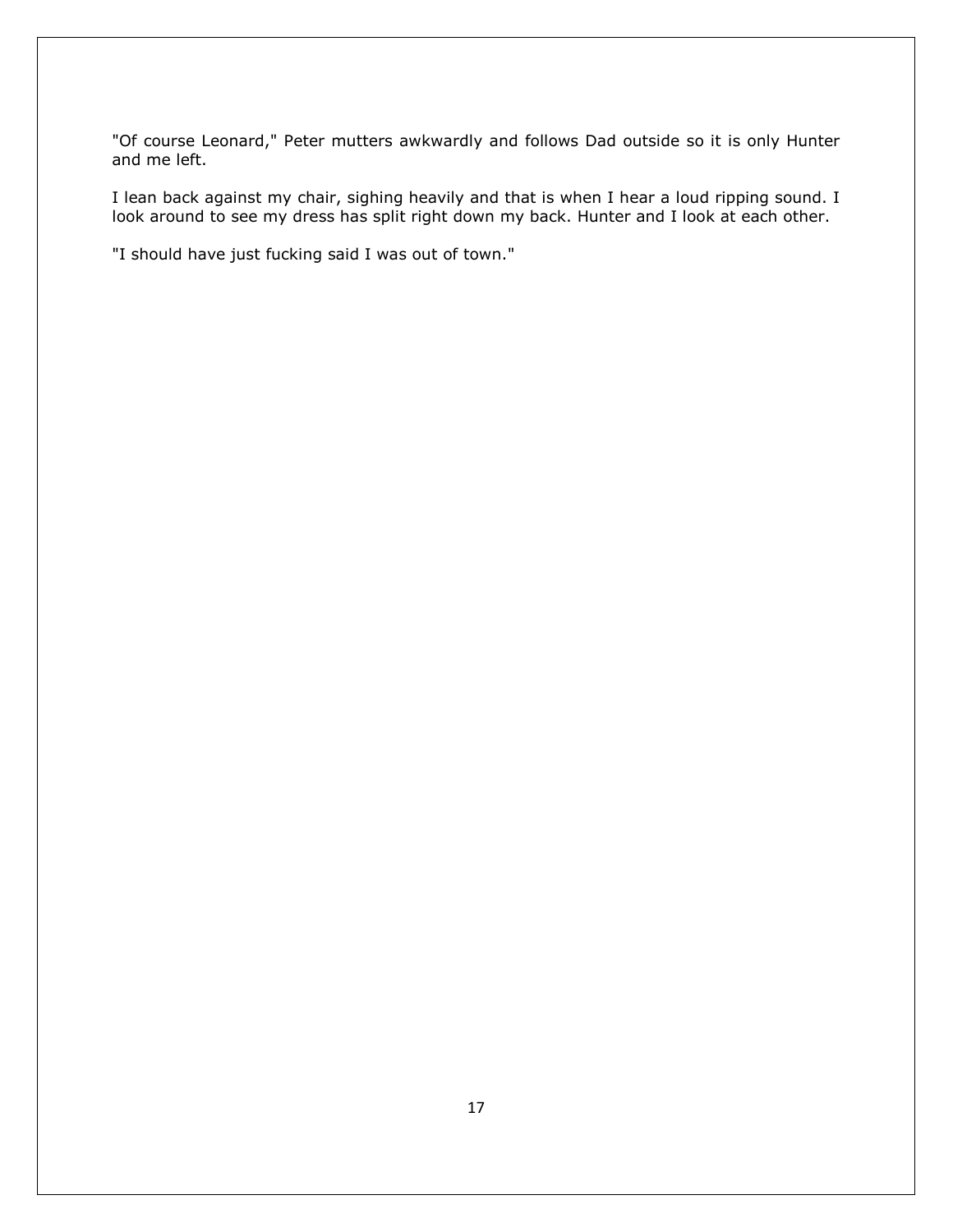# **We, humans by Nathaniel Sverlow**

sex with coworkers is not recommended

sex with wife is expected

sex with yourself all depends

We, humans, have too much fluids to know what to do with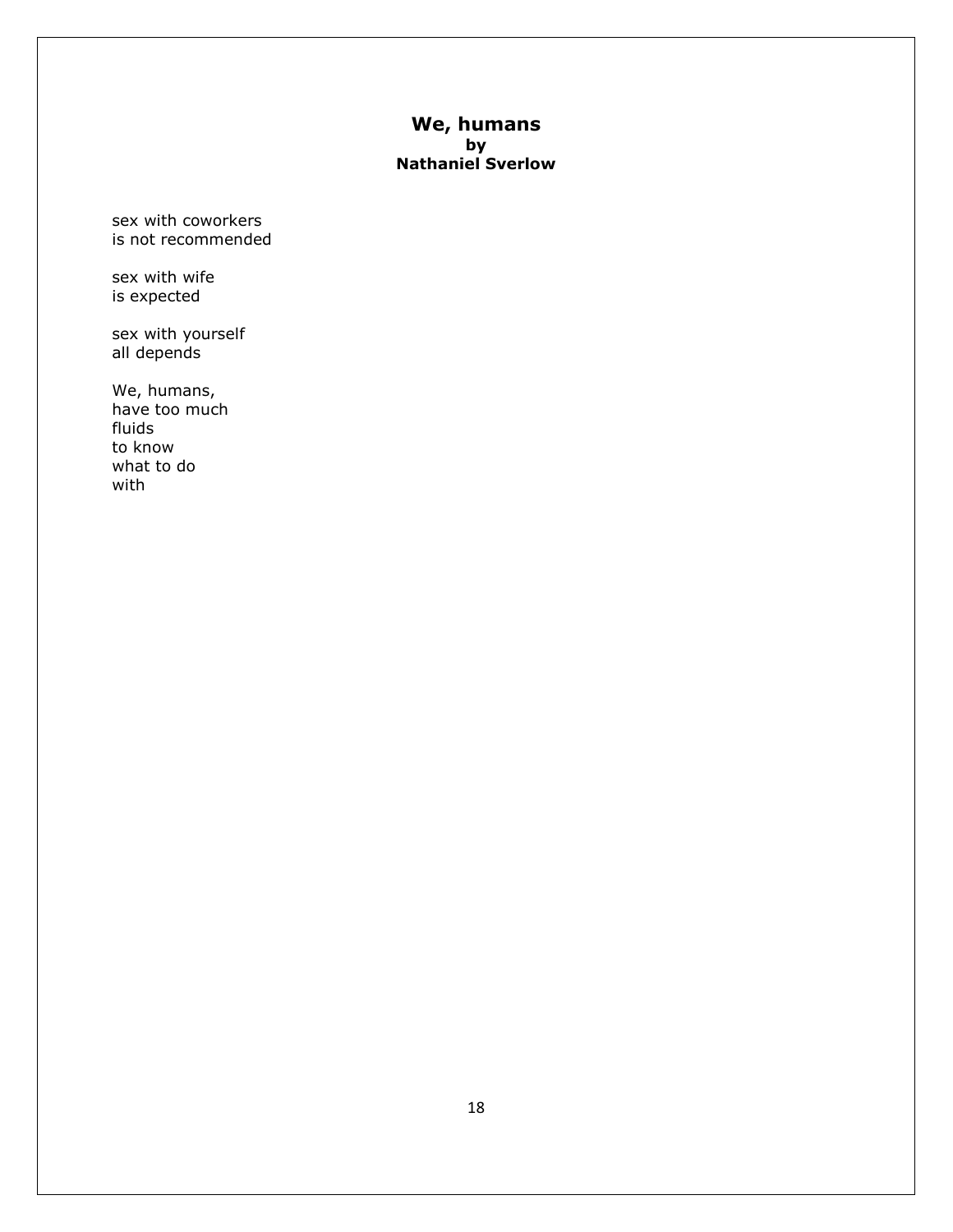# **Now that you've seen me in my gimp suit, there are some things I want to talk to you about by L. Soviero**

I know how awkward that must've been for you, coming home and finding me how you did. It was for me too.

I probably should've told you before we moved in together. The thing is I never expected you to see me that way, especially caught to your lace curtains by one of my zippers. It must've been hard to swallow.

The thing is and what I couldn't express as you ran out screaming, was that it was a brand new gimp suit. I usually don't try them on without a spotter, kind of like at the gym. So getting into it, especially in the middle of our living room, was a risk. And as you could see, most of the zips were in hard to reach places.

Now that the gimp suit thing is out of the bag, I feel relieved. And a bit like it's taken our friendship to the next level. One of total honesty.

I want to take this opportunity to let you know a few more things I've been meaning to tell you for a long time now.

First of all, and I hope you can see where I'm coming from here, your relationship with Ben is creepy. When I walked in on Thursday and you were booping the tips of each other's noses with your fingers while saying *boop, boop, boop, boop*, I threw up a bit of the mousakka I had for lunch inside my mouth. The fact that he has flowers delivered to your workplace too, I mean, the guys a sicko.

Also, when you leave those notes to me on the bathroom mirror, you know, telling me to have a great day, I kind of hate it. If I'm going to have a great day, I can do it without the help of a Post-it. Frankly, the amount of paper you use is alarming.

Finally, please do not show me even one more picture of your nephew. To you, there is a human being there, one that has Uncle Bobby's eyes or Nanna's dimples. To others, he's just a meat blob. I would hold off on sharing any pictures until he's about three or four unless he's dressed in a lobster costume or as a hot dog, in which case I will happily have a look.

#### Phew! Doesn't that feel good?

Because I've been so understanding of your weird tendencies all this time, I'm sure you'll find it in your heart to accept what I do with my alone time—time when you're supposed to be in work and when I should be getting punished for being a very bad boy, very very bad.

Your curtains should be mended by Friday, the latest.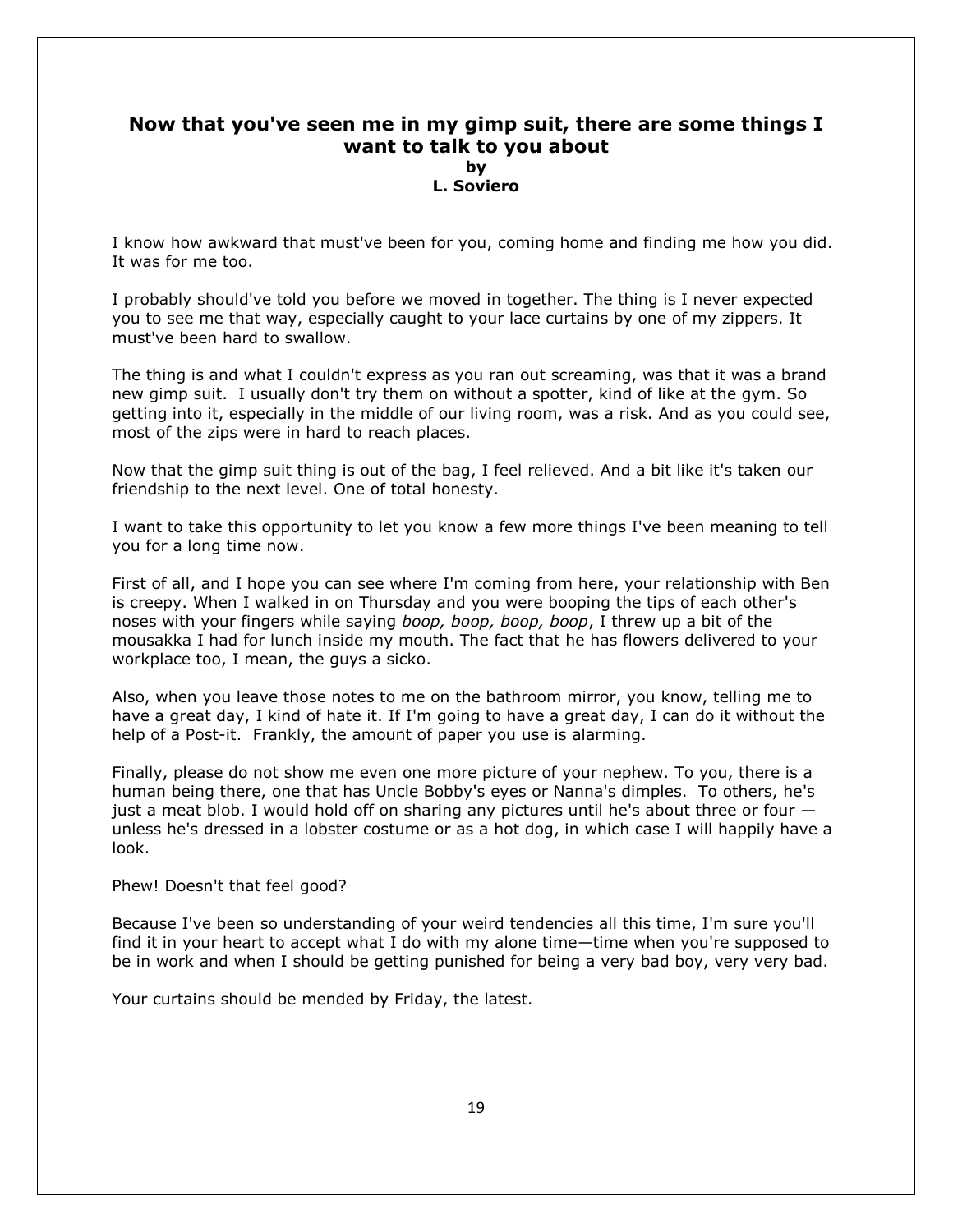# **He Considers Dating a Ballerina by J.P. Celia**

He imagines moving to kiss her And her pirouetting away, Not knowing if she's compelled to practice At that very impractical instant, or attempting to play,

Or, like some life-sized wind-up doll, possesses, In lieu of mortal bones, a cache of spastic gears That kick in unwantedly at such moments. This he fears.

And how comical in the morning She would be, his theoretical bride, Her tutu bubbling up from the breakfast table Like a witch's brew refusing to subside.

Or, God forbid, Her shattering A sliding glass door as she bounds Stupidly through it, the shards scattering

Everywhere. Or her frolicking Like a dim animal into traffic, Dying pointlessly on tip toe, Oblivious and theatric.

This he doesn't need. The fantasy has ended. It would be a show, he's convinced, Best unattended.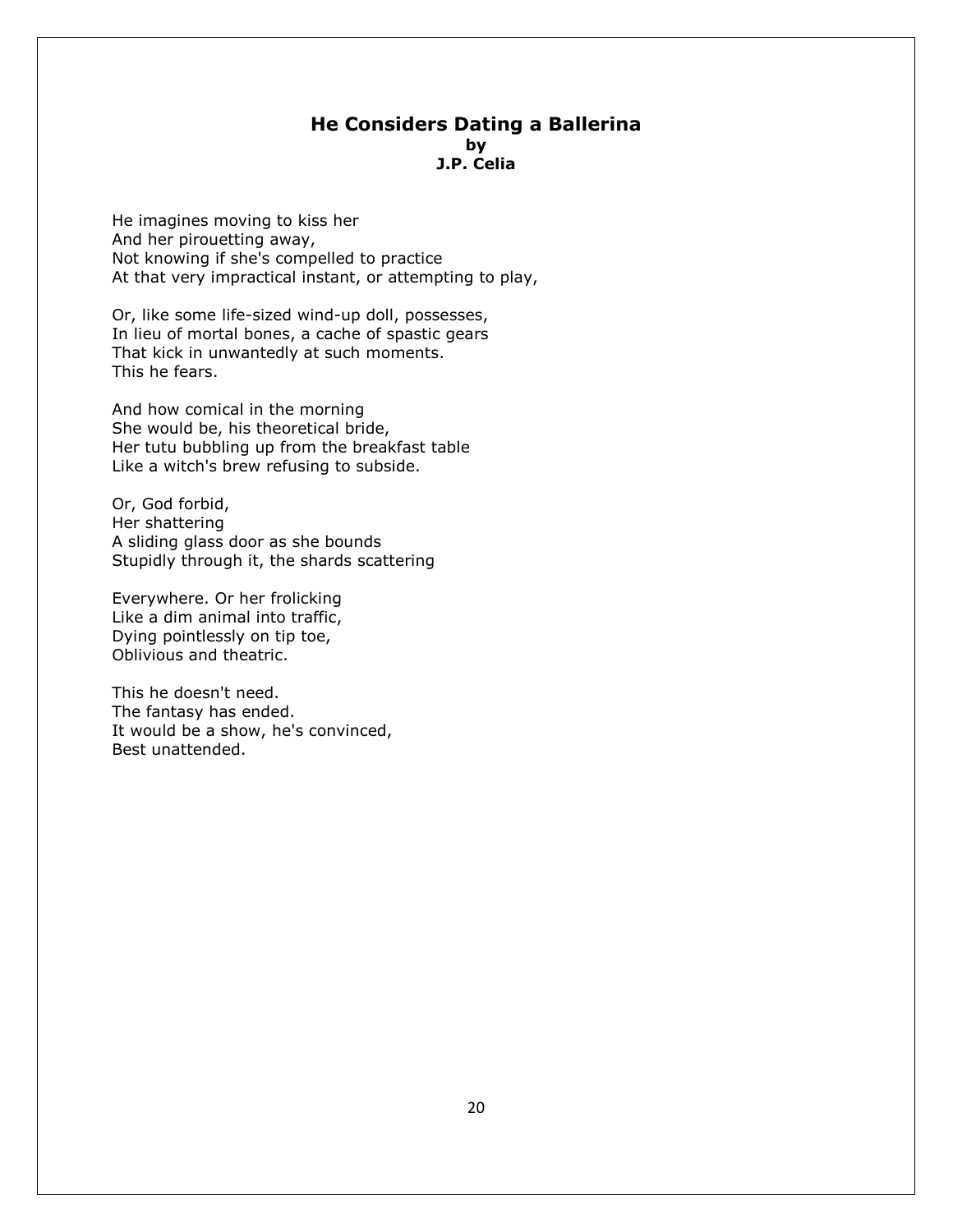# **From Doug the Bear with Love by Chris Connell**

I'm writing this from what seems to be a box. Eh, it's a computer. I'm sitting at a computer and now I have to come up with a short story that will win the hearts of its readers.

Yeah, so it was 1973. Yeah, 1973, everyone loves the 70s. This will work. No, it was 2017. Yeah, 2017. Cool. We got the year out of the way.

On a dark summer night in 2017, it was dark like most nights are, and I was fishing. Yeah, fishing. OK, I got it, yeah, I was fishing and there was a bear. A bear. I caught a fucking bear.

Wait, no. That isn't likely… like at all. I'm going to go ahead and say that catching a bear with a fishing pole is extremely unlikely.

So... 2017? Fishing? Mom? No, go away, Mom. God dammit, everything just becomes Freudian after a while. I can't even look at my mom anymore thanks to Freud.

Alright, it was 2017 and my mom and I were fishing with my friend Doug the Bear. Doug is a gay man, he's a bear, ya know, the hairy one. Now, Doug began to confide in me, telling me about how he used to date a man who liked to dress up as a spider during sex. I always thought that this information was something that I did not need to know, and to me, the whole thing seemed kind of like a lie blanketed warmly underneath a mask of absurdity in order to write an entertaining essay for a publication that I can't name, but that's not the point here.

I'm no longer interested in this story.

Doug the Bear is an actual bear? A bear who walks around searching for salmon? See, again, I'm not too excited to write about salmon or bears.

Bears? Beers? Beards? Bearded bears?

#### **From Doug the Bear with Love**

It wasn't 2017, it wasn't 1973, it wasn't me creatively introducing a subpar essay by being as meta as possible. In the year 1974 on a **WINTER AFTERNOON**, Douglass Fern-Shape Mc'Man? No, Doug the Bear, shaped like a fern, in all of his glory, stuck to his guns, or his guns stuck to him? He glued guns all over his body in hopes of protecting himself from some lazily named bad guy that I haven't came up with yet. "My name is Doug! My name is Doug! My name is Doug!" he chants to himself in the mirror for confidence. He needs this confidence, he is about ask the most important question of his life. He is about to ask for Lisa Maria's hand in marriage. At this point in the story Doug is no longer a gay man… he's an actual bear.

So, Doug, with guns glued all over his body, who is an actual bear and NOT a gay man, starts to chant. As he chants his own name he is startled by a loud crash that occurs behind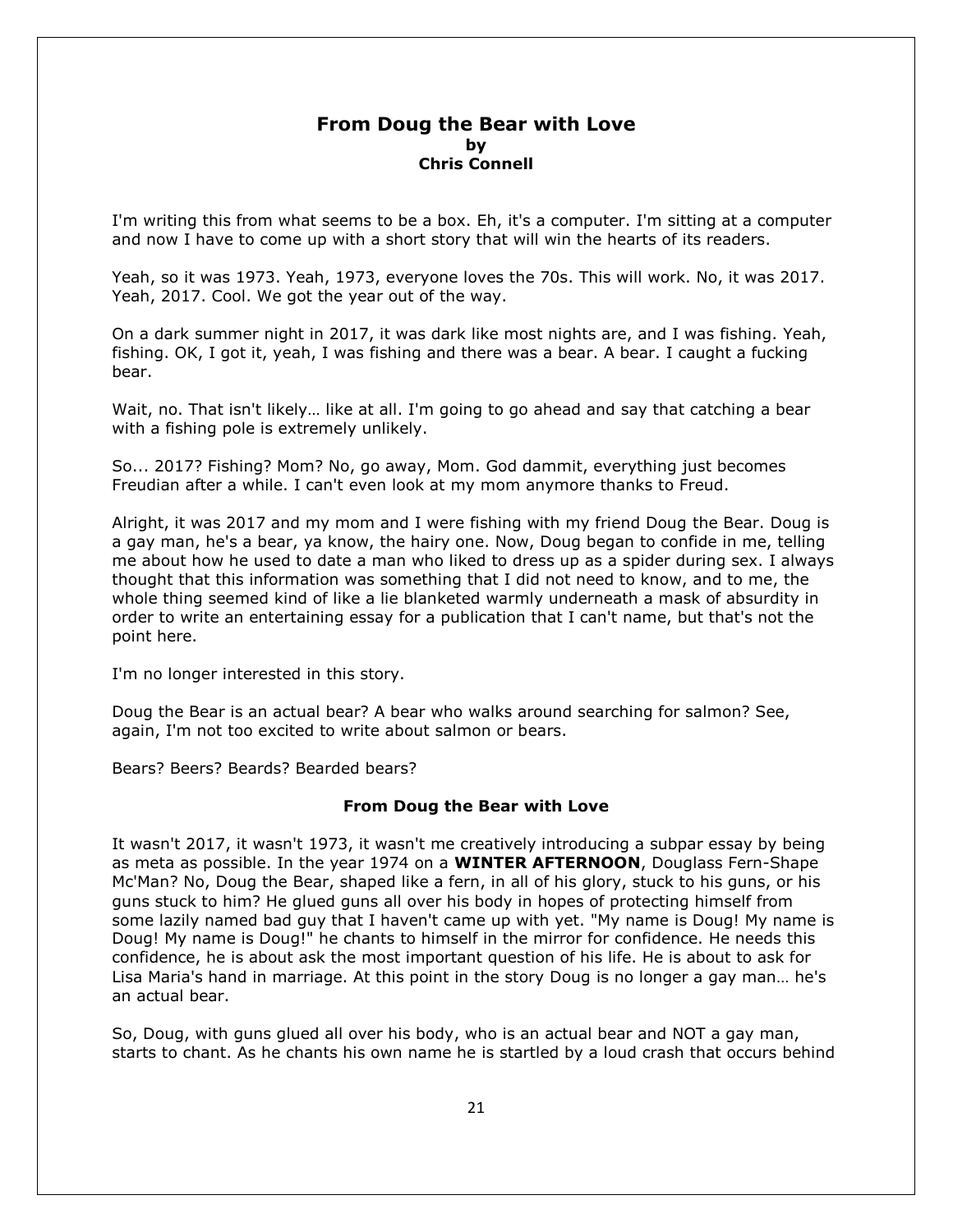him. It was Lisa. Lisa has always been clumsy and this annoying bitch knocked over Doug's unicycle.

Now, readers, I've just been informed by my own brain that Doug is a circus bear. Doug hates his job, hates his kids (who he never sees, out of spite and because the court won't allow it, but that's another made up story that I'll write eventually).

Scared by the crashing, Doug quickly turns around and yells, "GOD DAMMIT THAT'S MY LUCKY FUCKING ONE WHEELED BIKE YOU BITCH AND I—"

Realizing who he's yelling at, Doug continues, "And I—will ask you for your hand in marriage by the end of the night?"

Doug the Bear isn't very smooth.

"No you won't, I don't love you, and I know what you did to your kids," said Lisa

"What is it that I did?" said Doug

"Oh, don't play Doug, Doug," said Lisa

"I'm not playing Doug, Lisa… I am Doug." replied Doug.

"You know what you did, you fucking loser. It was when you were with Kitty, you remember Kitty, right?" asked Lisa.

"Of course I remember Kitty." replied Doug. "I could never forget an ass like that."

Lisa replies angrily, "SO YOU SHOULD REMEMBER WHAT HAPPENED TO YOUR OWN FAMILY! WHAT YOU DID! YOU TORE THEM APART!"

"....Alright, I admit… that ass was fat. And I tore that ass apart," said Doug.

"Fuck you. I'm leaving. Men are pigs. I hate you, Doug," said Lisa

"I WAS GOING TO MARRY YOU, YOU BITCH. COME BACK TO ME RIGHT NOW," shouted Doug.

"I'll never come back," said Lisa.

Lisa walked out of Doug's trailer, leaving Douglas the Bear alone with his thoughts.

As the writer and narrator, I kind of feel sorry for Doug. Neither him, you, nor I knows exactly what will happen to him after this whole Lisa thing, but it might be entertaining. Honestly, I forgot, until right now, that Doug still has guns glued all over his body. I don't know why he decided to glue them there because removing them would only add to the pain that he already feels, ya know, with Lisa leaving. Emotional pain. He was going to marry her. She's a bitch anyway. Yeah, a real bitch. Doug deserves better. Doug deserves a woman with a fatter ass.

"Yeah, I do." said Doug, to me, the narrator.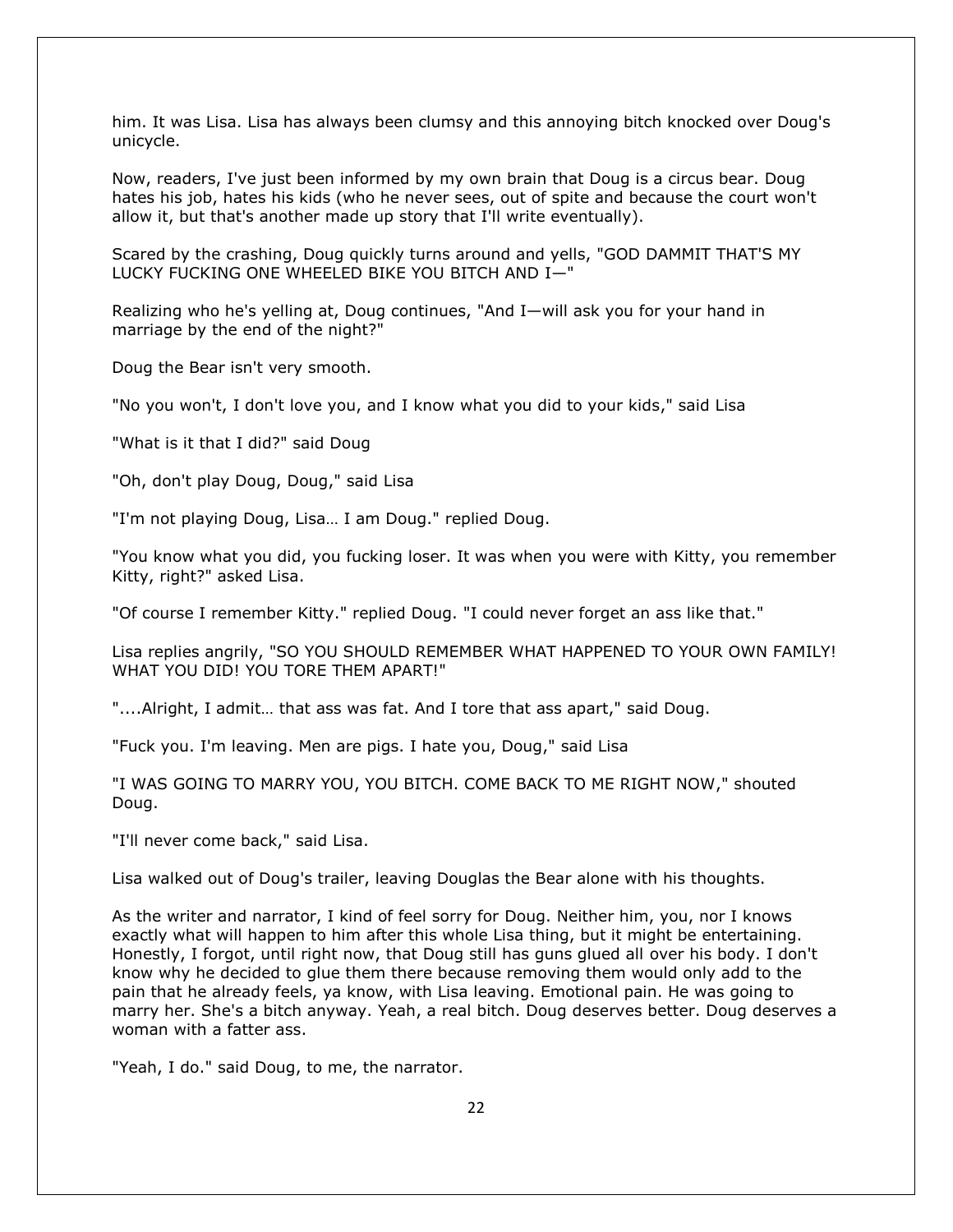Well hi, Doug.

"Hey," Doug replies.

What do you think is going to happen next?

"I'm not really sure, man. I think I'll probably try to get Lisa back, she'll say no, I'll be sad for a few months, start doing CrossFit, join a cult, get kicked out, try to get my life back in order, and eventually find another woman to settle down with," said Doug.

Well, It seems like you got it all figured out. I'm glad we had this talk.

"Me too, Chris." said Doug.

As Doug sits on his futon, sad, lonely, and suicidal, he's only thinking about Lisa… and suicide, because he's also very suicidal. I'd really hate to ruin it for you guys, but he won't kill himself. He won't do it. He won't do it because he is a pussy. Doug the Bear is a pussy.

\*\*\*

A few months later Douglas the Bear is new and improved. He started doing CrossFit, he looks good. I mean, real good. Doug is most likely chiseled as shit and probably has abs by now, but I also have no idea because of all the hair that's on his body. Last I heard he started moisturizing his fur, but I haven't spoken to him in a while. I miss him.

Sometimes I like to think of all of the fun times we had while I type bullshit stories. I remember a time when he and I broke the 4th wall in this very story. That was so cool. I miss him dearly. We might have been the first to ever do it, but I'm also unsure of that because I don't read too much… Wait. I just got an email from Doug. I just got an email from DOUGLAS! DOUGLAS! MOTHER FUCKING DOUGLAS!

I'll post it soon. I'm trying to figure out how to copy and paste from my email.

Got it. Here it is:

*Hey, Chris. It's me. Doug. Doug the Bear.* 

*"My name is Doug! My name is Doug! My name is Doug!"* 

*LOL Remember that? We've had some good times! I know you're writing a short story right now and I really hope that is going well. I've been doing CrossFit for about 3 months now and yes, underneath all of this hair I AM in fact chiseled as shit and do have abs.* 

*Thank you for thinking about me,* 

*From Doug the Bear With Love* 

*P.S. I'm still really proud of that 4th wall break we did earlier in the story. ;P*

Gosh, it's just so nice to hear from him. Although he didn't mention the gun/hair thing. I've been wondering about that.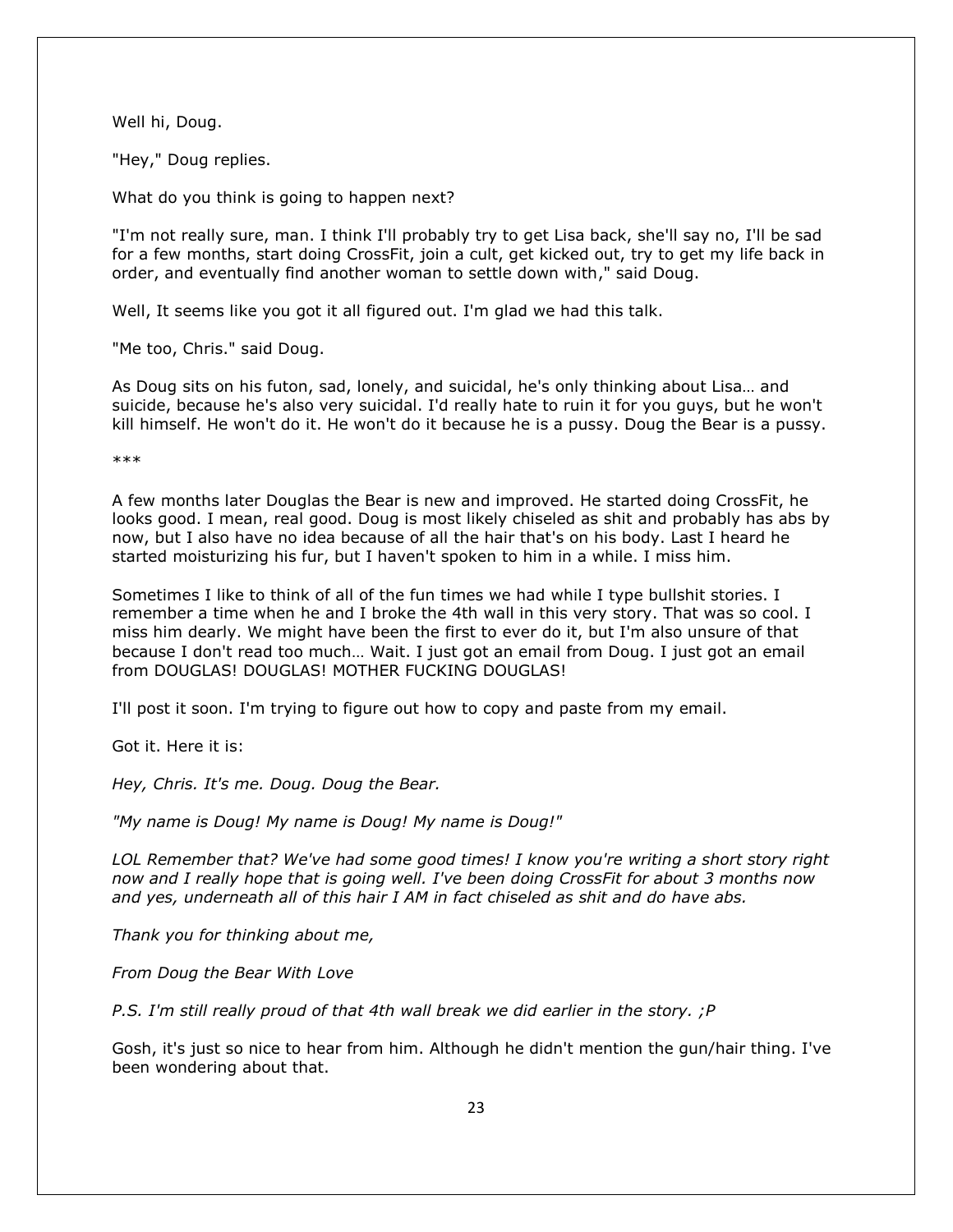Anyway, I'll leave you with this. I've been thinking, well hoping that this is something worth reading and—

"Hey, don't go, man. We've got a lot of catching up to do." said, Doug

Doug! I'm so happy to hear from you again!

"Of course, man. You know what, bro? Lisa Maria was a bitch with no ass anyway" said Doug.

Yeah. I had the feeling. Hey, Doug. If you don't mind me asking, what happened with you and your kids?

"Oh, it's nothing." said Doug.

No, you can tell me. You can trust me.

"If it's all the same to you I'd rather not speak about this" replied Doug.

Doug… it's me… Chris… you can talk to me.

"Ok, fine…" Doug begins to share reluctantly. "So… It was 1973 and I was fishing with my mom and my friend Doug the Bear. Ya see, Doug the Bear is a gay man. Ya, know. The hairy one. He's not an actual bear. Well, that night we were fishing and… well… We caught these kids. They were a lot to reel up, I didn't think I was strong enough to pull these water logged humans out of the water, it's hard enough to stand on two legs when you're a bear-" said Doug, but only to be interrupted by me, the narrator.

I'm sorry to interrupt, but you have a gay friend named Doug the Bear? Isn't your name Doug the Bear? Also, I understand how callbacks in comedy work… so if this is a fake story, I need you to tell me right now.

"Ugh, there's something I need to tell you… You are Doug the Bear. We're all Doug the bear. "My name is Doug. My name is Doug! MY NAME IS DOUG MY NAME IS DOUG," Doug replies convincingly.

Oh, cut the shit, Doug. I've seen Fight Club.

"Listen, I'm sorry. I'll tell you what really happened."

Ok, go on.

"It was 1972 and my children and I were fishing with my mother and my friend Dave the Duck. Now, Dave has, well, he had a drinking problem. We all knew this well before we even planned this fishing trip. We just, ya know, we just hoped for the best because Dave doesn't get out much and we wanted to get him out of his house. So, as I was talking to my mother, David turns to me and says "I killed your children". At first, I didn't believe him. I thought he was full of shit. Well, I knew his was full of shit… and… and he was full of shit. My kids were fine, ya see, all the booze abuse gave Dave a real dark sense of humor. Hey, I mean, don't we all have a dark sense of humor at our lowest moments?" replied Doug.

Get to the point, Doug.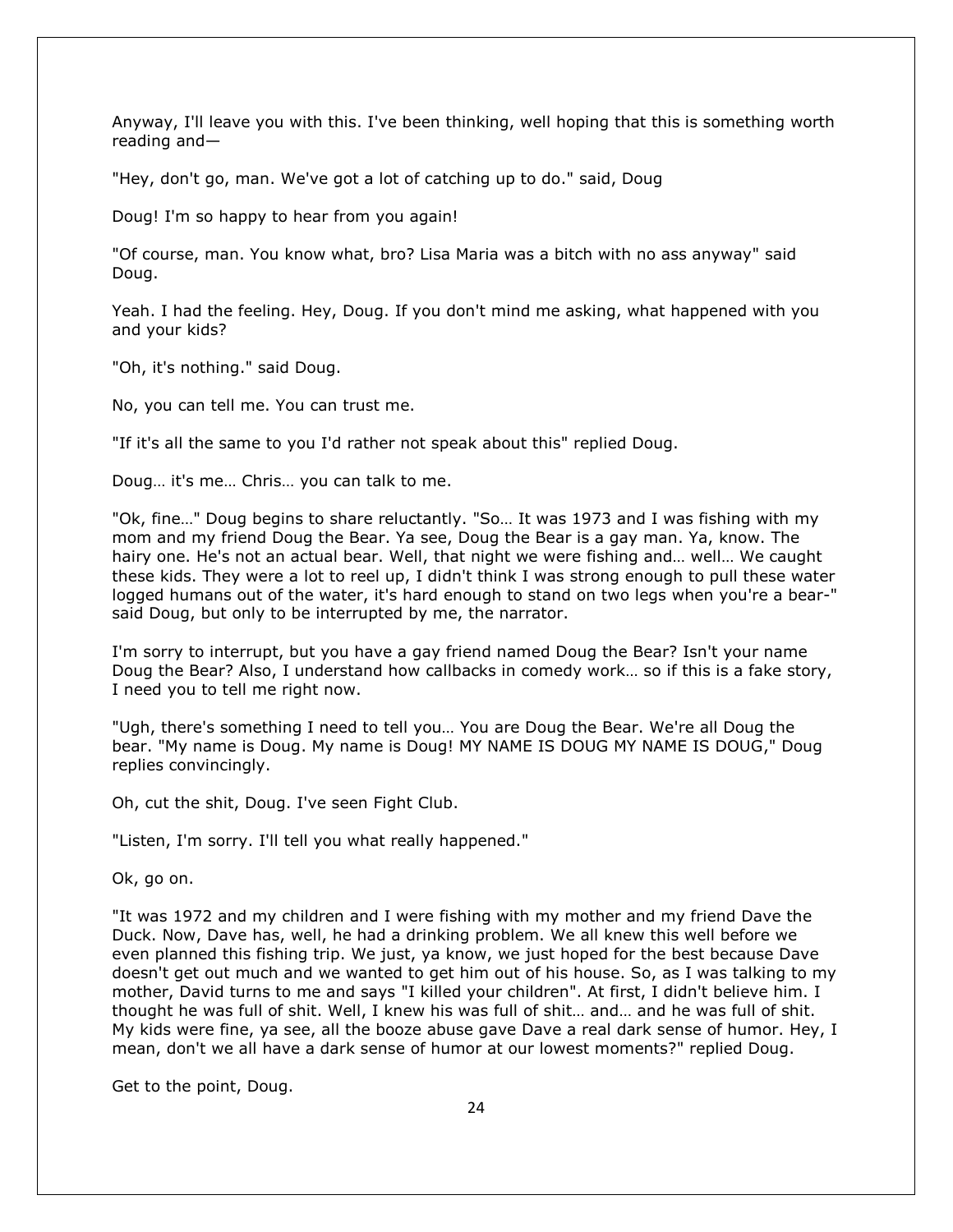Doug continued, "Yeah, ok, Well, I started laughing so hard that I fell, I fell backwards and tripped over my own mother. This, well, this trip caused my mom to drop her fishing pole, which shifted the line and wiggled around both of my children's neck's and... and... and well, they strangled to death. I get blamed for this, but it was Dave. I swear. It was Dave. I… I... I just want to see my kids again, Chris."

Doug, I'm so sorry

"Don't be, I killed them both. Bears eat other bears, Chris. It's a fact. We're cannibals," said Doug.

THE END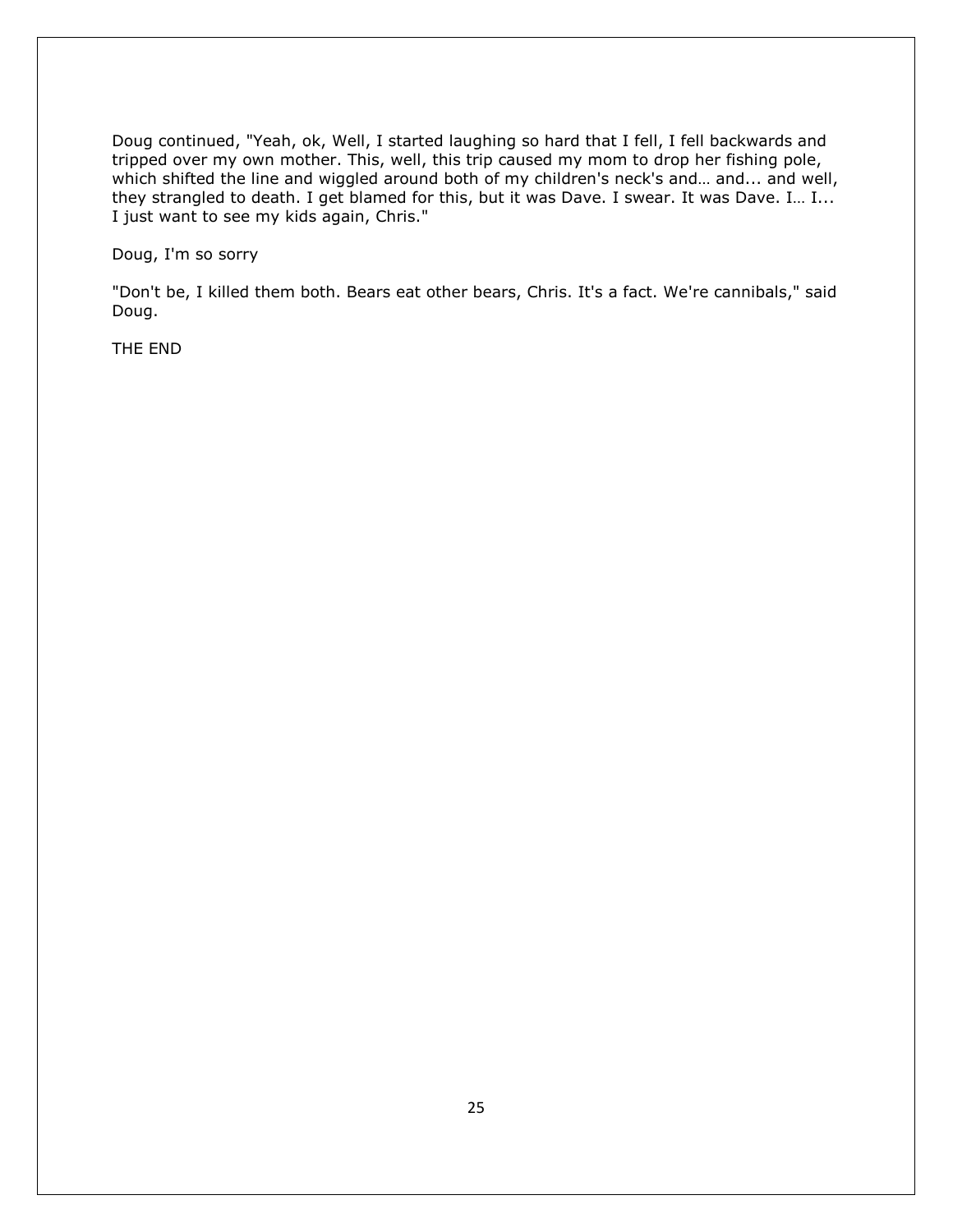# **The Wife Of by Annette LeBox**

The wife of a goat is a goatee, a bearded lady in the circus, three bristly hairs on her chinny chin chin, trimmed and smoothed into a lively point, making the point that hair defines gender, sort of.

\*

\*

\*

The wife of a cheater is the last to know, though the clues were there; she is considered clueless for her lack or in denial for not believing that love lies.

The wife of a gopher is a go-fer of the first order, a bringer of coffee and tree nuts and a bearer of bad news bears. Go figure.

The wife of a fireman flips the calendar past September, her cheesecake honey's month. The glossy two-page spread's been photo-shopped to hide the roll around hubby's pot. She's the envy of the other wives, but she fantasizes about December, her husband's best friend, thinking how she'd like to slide off that cheesy Santa hat he's holding over his briefs.

\*

\*

\*

The wife of a writing prof is his perennial student serving his inflated ego in parenthesis, (the semi-to his colon, comma to his exclamation, lower case to his capital I).

The wife of a dentist hates teeth, resents hubby's talk of cavities and drills, his lectures on gum disease and rubber dams. She implants gold bridges of conversation, whitens choppers, wears a party tooth to soirees, grins a lot.

The wife of a big wheel is the tire on which hubris treads or the rim, a machinated appendage, not the engine that moves a rig.

The wife of a sloth is an awful housekeeper. She lazes the days away, lounging on treetops and telephone wires. She's laid back, hanging by her toes, dozing the days away. She and her mate are perfectly-matched slackers.

\*

\*

The wife of a CEO is a trophy, a younger version of the first, blonder and skinnier, having not yet birthed the prerequisite child after which she'll become a stay-at-home mom.

The wife of a cigar is a cigarette. The cigar is full-bodied, richer  $-$  a fat cat preening. He creates a big stink, fills a room. She's thinner, sleeker and sneakier. Accompanied by coffee or beer, she's a lively hit. The pull of her stronger than smack.

\*

\* The wife of a nut loves peanut butter, cuts herself crunchy. She's addicted to the stick of it, finds community in the spread.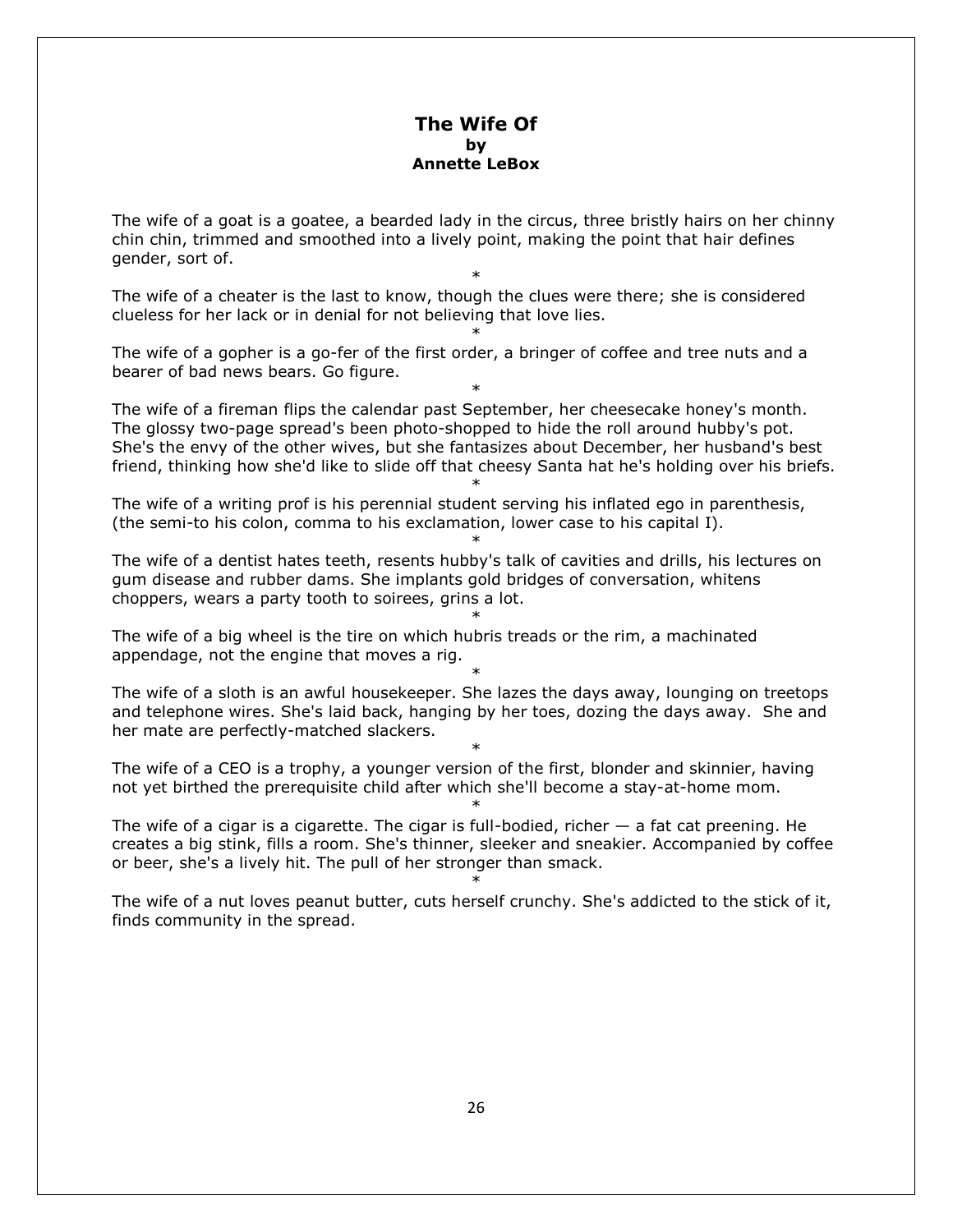# **We Cannot Become What we Need to be by Remaining What we Are by C.B. Auder**

"I need a transplant," Dad said, and before I could even back up my spreadsheet, the old man had tripped over the coffee table and windmilled into my lap.

I'd always thought of my father as a person only in the abstract, of course. But once that cruller-loving flesh bag was slumped across my chair, pinching my carpal-tunnel arm? Well.

Then the spark left his eyes and it hit: I was alone in the world. Just me and the family's creeping ficus.

Don't get me wrong. I'm not saying the idea of losing my parents ever bothered me. But at that moment, with everything seeming so--what's the word, real?--and his elbow crushing my esophagus? Yeah, I felt sheepish I hadn't thought to offer a parting wheeze.

What kills me is that I could so easily have slipped something in. That moment right after he'd clutched his chest, just before high-fiving the choir invisible. His hairy ear so close to mine I could smell those funny little balls of wax....

I could have murmured, "When's dinner?" or "Whoopsie-daisy!" or "What kind of transplant?"

What do they say? That when you're in the middle of it, that last moment always feels so penultimate?

Luckily, I'd learned the fireman's carry as a kid. I heaved Dad over to the dining room and rolled him onto the buffet table just seconds before the surgeon steamed out of the kitchen, clutching her sterile tray.

She fussed and clacked her shiny silver utensils, and then hacked a panel out of Dad's sternum.

Seeing that cross-section of ribs, that was a weensy bit too CSI for my blood, so I averted my gaze to the Gauguin. Which I never take the time to appreciate because it's always hanging over my head, and--don't tell my boss, but--I prefer Van Gogh.

After the organ harvesting, the doctor disappeared again, and I peeked over.

Dad lay there, like a giant napping open-faced sandwich and I had to smile. He'd always been such a quiet person. And he loved mustard!

Well, I figured there wasn't anything more I could do--the embalming machine was making its little gloopy noises--and by then that goddamned sunbeam had arced onto my computer screen. All four of Gauguin's Tahitian buttocks went peachy-cheeked in the light as though to say, "Hello? This project is on a double-deadline."

I don't know, for some reason I was drawn back to Dad instead. Maybe I was curious to see if I'd get any feelings from glimpsing his lifeless corpse? I didn't expect any miracles, but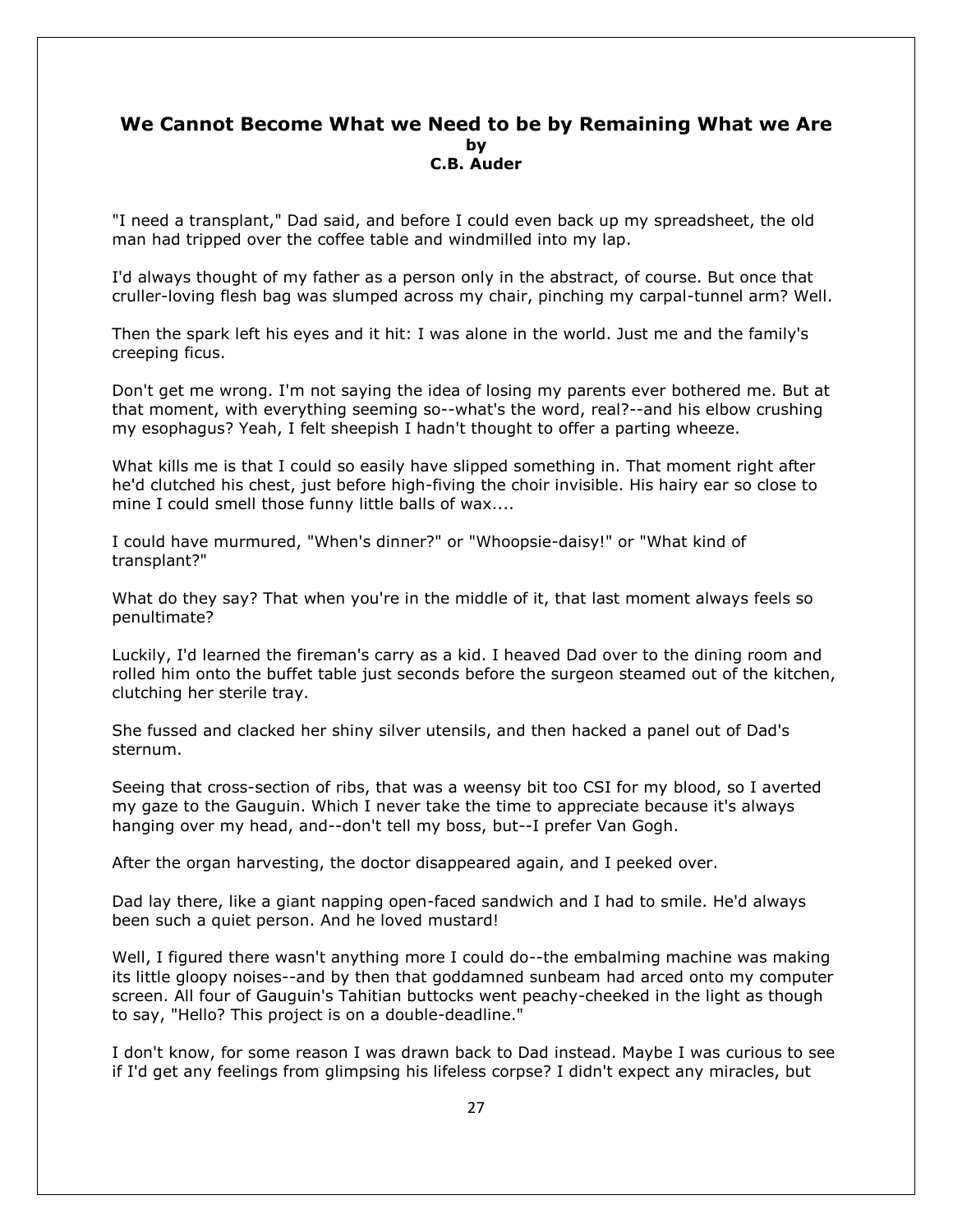they say death changes people.

It was a good thing I turned. Dad had risen and was rolling over, mumbling something about having to get back to the office--his hair a bird's nest as usual--and I lunged in (making sure to bend at the knees, not the waist) and grabbed his wrists.

"You're semi-retired, remember? You need to relax," I said--probably too loudly, now that I think back.

I hoped he wouldn't see my attempt at a casual smile as patronizing, the way the neighbor's asshole Akita always did. But Dad was so drained by that point, he didn't even notice the embalmer in the room.

Then again, when had he ever? I took heart in that normalcy and had to chuckle even as I leveraged my leg against the wall to press his earnest cadaver back down.

"Stop flopping around," I grunted. "You have to stay still or all the tubes will pop out." (Whether or not this was true, I confess I don't know, but I wasn't going to spend the next six months eating my meals above a formaldehyde-soaked rug.)

Then things got weird. An urge came over me: to rock Dad into a slumber with little chuffing noises. I was like, what the hell? Just creepy.

When the doctor returned I asked, "What kind of transplant had he needed?"

"Brain." She scowled at a vial of some bubbling purple liquid.

"Ah, of course. That makes sense," I murmured. Soothingly, I hoped. I mean, people don't go into the healing professions because they're well-adjusted and happy with their own lives, right?

But the doctor had already forgotten me. Which was a comfort, because it reminded me of Dad.

Funny. It was all so long ago. Two years, now? Three? I think I don't even own that buffet table anymore.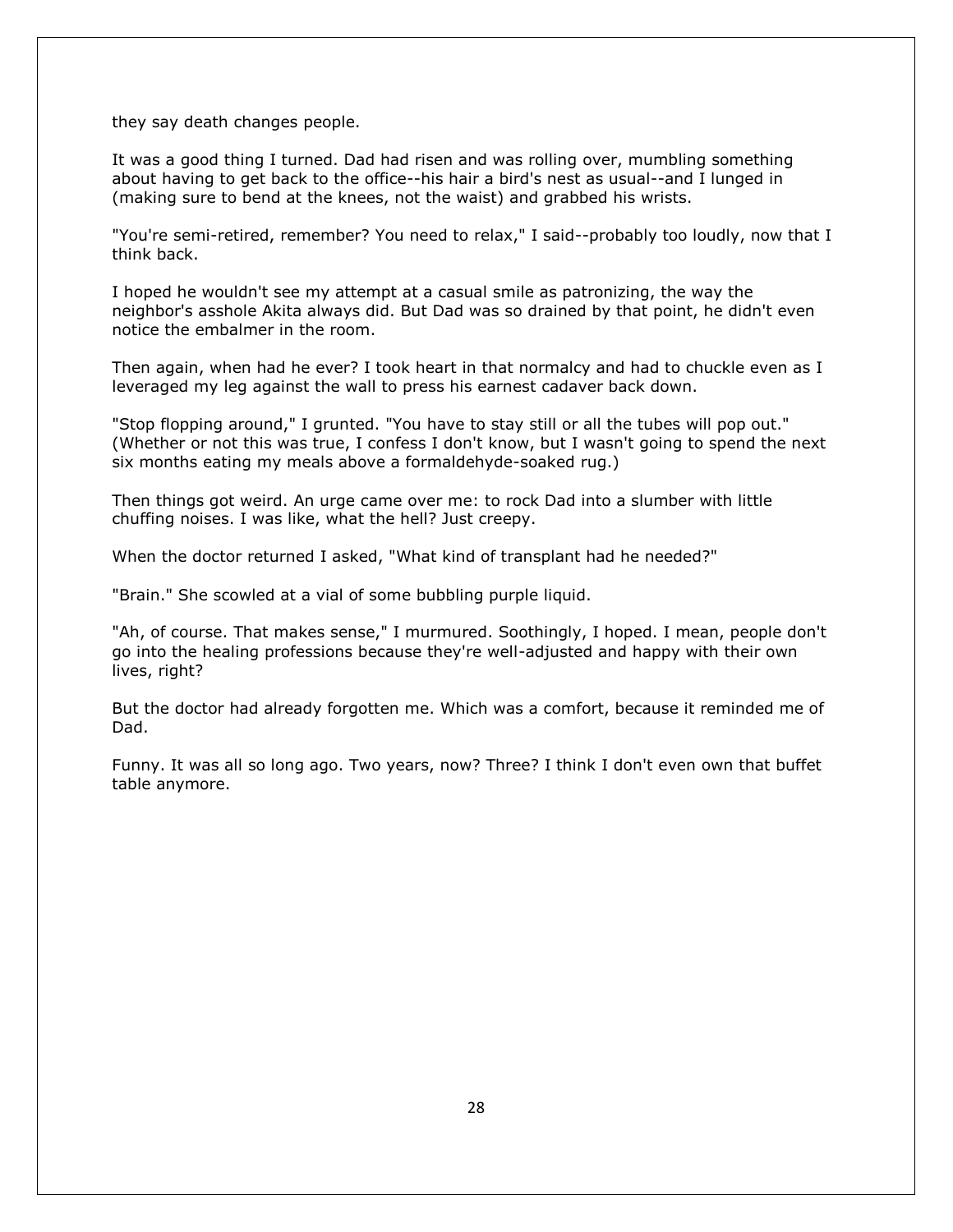#### **Contributor Biographies**



**Kevin Sterne** is a writer and journalist based in Chicago. He writes about beer and music for *Substream Magazine.* He's also the editor of *LeFawn Magazine*. His work has appeared or will appear in *Drunk Monkeys, Potluck Mag, Praxis Magazine, Down in the Dirt Magazine,*  and *Word Eater,* among many others. Kevin attended Joliet Junior College. Find him on the dark web at [kevinsterne.com,](http://kevinsterne.com/) on Twitter [@kevinsterne](twitter.com/kevinsterne) or down a pseudoscience rabbit hole.



**Tucker Lieberman**'s poems have appeared in *Snakeskin, Ariga,* and *Flutter,* and in his book *Wild Mushrooms.* He studied philosophy and journalism and works in technology and finance. When he doesn't believe in something, he gives presentations to the Disproof Atheism Society in Boston. He believes that pumpkin belongs in pie and not in coffee.



**Kay Bevan** is an English teacher from Australia. Which is the same as being an English teacher anywhere else, except for the frequent need to remove spiders from the classroom, which should really have been in the job description in the first place. They also do some writing from time to time.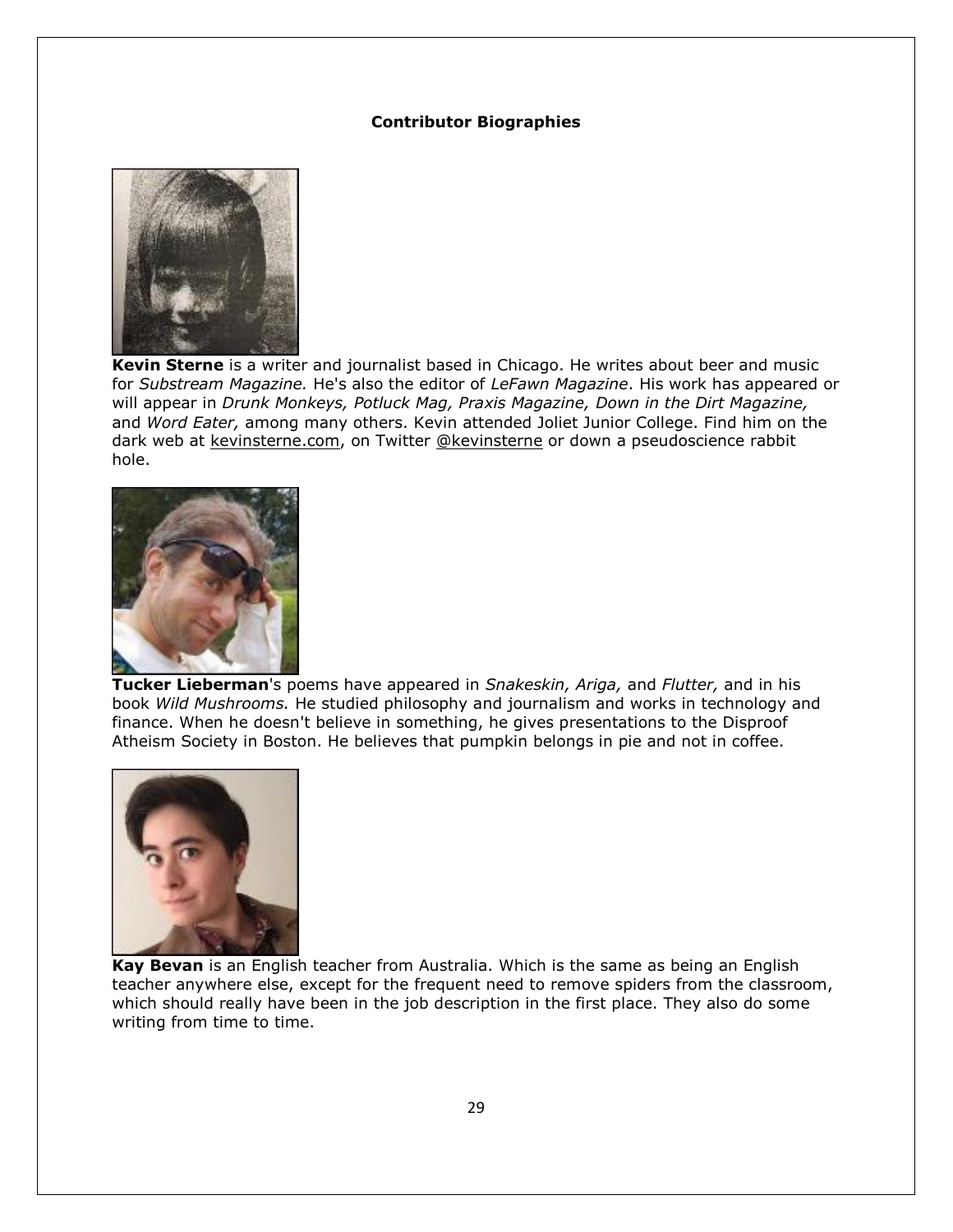

**JD DeHart** is a writer and teacher. His poems have appeared in *Gargouille* and *The Other Herald*, among other places. He blogs at [jddehartpoetry.blogspot.com.](http://jddehartpoetry.blogspot.com/)



**Jennie Byrne** is a poet and short story writer from Wirral, Merseyside. She obtained a first class Creative Writing degree in 2016 and is now studying a master's at Edge Hill University. Her work has appeared in *Under the Fable, MIR Online,* and *The Black Market Review.* Recently, she was shortlisted for Jane Martin Poetry Prize 2017 and currently works for Edge Hill University Press in association with Arc Publications.



**Nathaniel Sverlow** is a freelance writer of poetry and prose. He was born in 1983 in San Diego, California and has since spent most of his time hunched over a laptop randomly pressing keys. He currently resides in the Sacramento area with four cats, two roommates, and one incredibly supportive wife.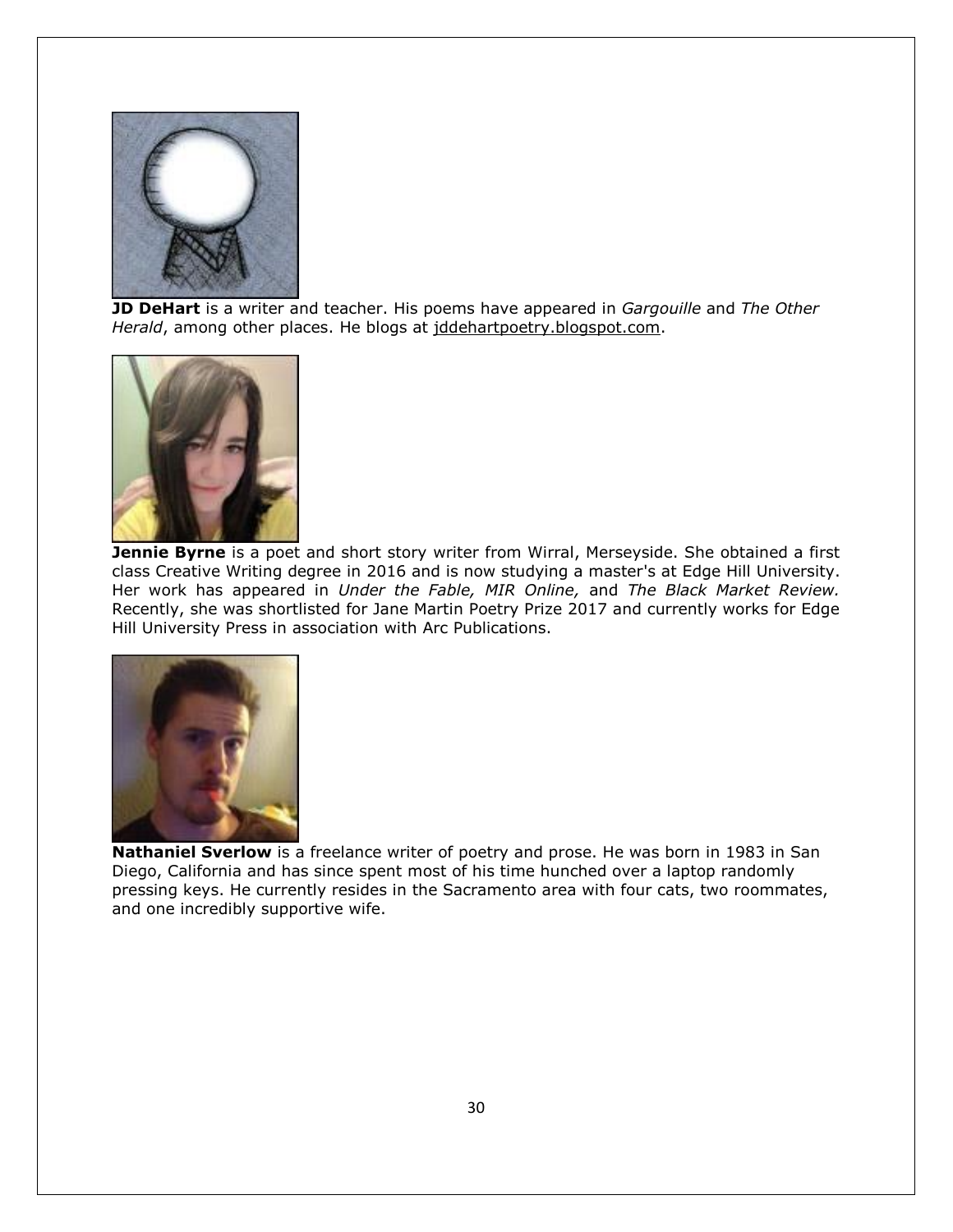

**L. Soviero** firmly believes that if you ruin someone's couch or curtains or tablecloths with your gimp suit zippers, it's your responsibility to make sure they're fixed. Always do the right thing, people. Always. I'm serious.



**J.P. Celia**'s work has appeared or is forthcoming in *Rattle*, *Barrow Street*, *The Recusant*, *First Things*, *Tar River Poetry*, *The Lyric*, and *The Rotary Dial*.



**Chris Connell** writes comedy. He tends to write stuff that isn't planned out at all and is most likely complete nonsense. With that being said, he hopes everyone enjoys his nonsense.